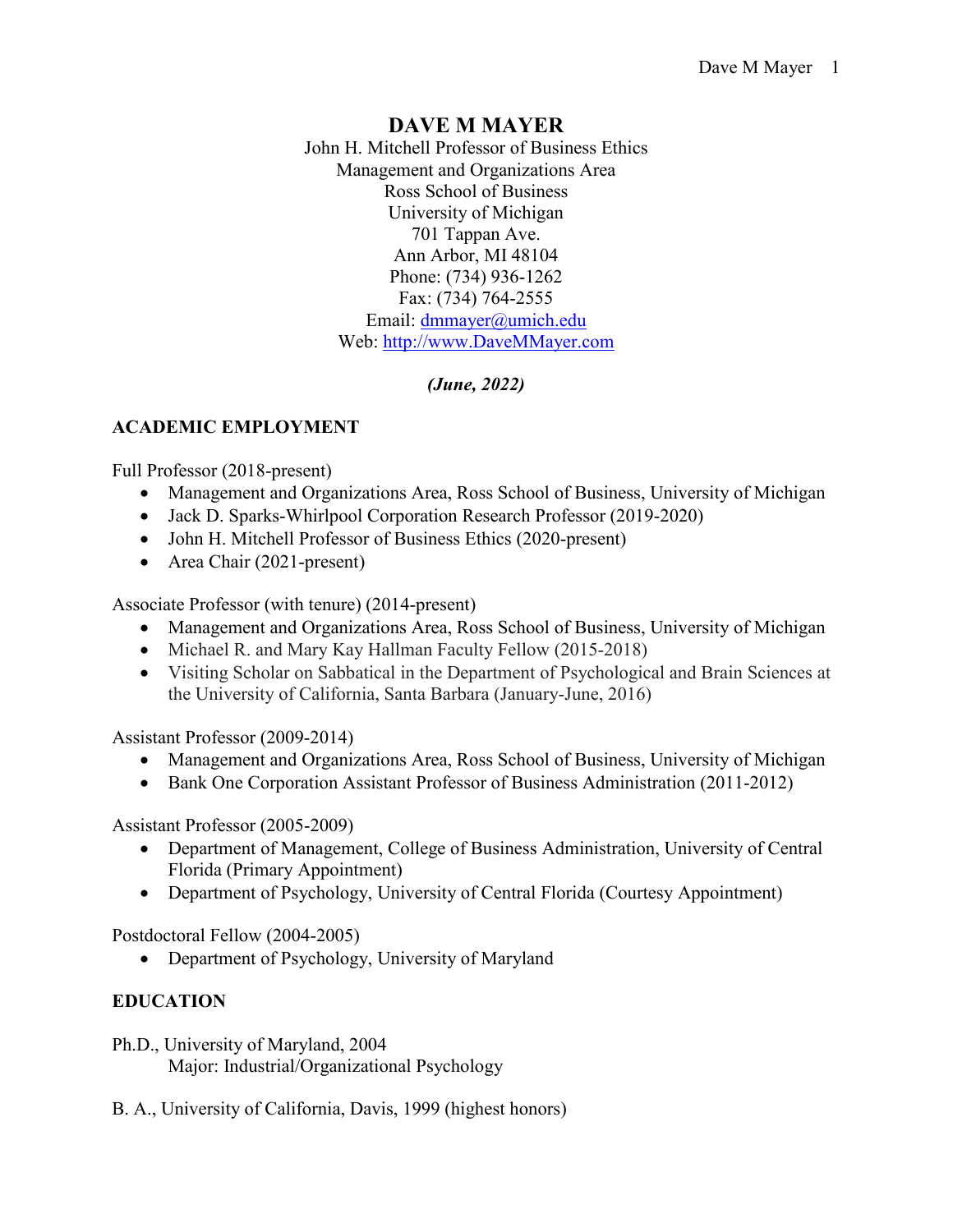Major: Psychology; Minor: Communications

### **RESEARCH INTERESTS**

My research is guided by one overarching question: How can I lead a "good life" and help others do the same? Much of my research is in the domain of *behavioral ethics* and examines the factors that influence unethical and prosocial behavior in organizations—especially the role of the social context (e.g., leadership, peers, climate). I also study issues of social justice related to diversity—primarily studying race and gender with a particular focus on men and masculinity.

### **REFEREED PUBLICATIONS**

#### **[Total Google Scholar citations: 15,940;** *h***-index=46]**

- 1. Ziegert, J. C., Graham, K., Piccolo, R. F., & Mayer, D. M. 2021. Collectivistic leadership in context: An examination of how and when collective charismatic leadership relates to unit functioning. *Journal of Leadership and Organizational Studies,* 28: 112-136.
- 2. Ambrose, M. L., Rice, D. B., & Mayer, D. M. 2021. Justice climate and work group outcomes: The role of coworker fair behavior and workgroup structure. *Journal of Business Ethics,* 179: 79-99.
- 3. Spreitzer, G. M., Myers\*, C., Kopelman\*, S., & Mayer\*, D. M. 2021. The conceptual and empirical value of a positive lens: An invitation to organizational scholars to develop novel research questions. *Academy of Management Perspectives,* 35: 517-534. *\*Authors contributed equally*
- 4. Hardin, A. E., Bauman, C. W., & Mayer, D. M. 2020. Show me the … family: How photos of meaningful relationships reduce unethical behavior at work. *Organizational Behavior and Human Decision Processes,* 161: 93-108. *\*Research featured in New York Times, Harvard Business Review, and St. Louis Post-Dispatch*
- 5. Kuenzi, M., Mayer, D. M., & Greenbaum, R. L. 2020. Creating an ethical organizational environment: The relationship between ethical leadership, ethical organizational climate, and unethical behavior. *Personnel Psychology,* 73: 43-71.
- 6. Kuenzi, M., Brown, M., Mayer, D. M., & Priesemuth, M. 2019. Supervisor-subordinate (dis)agreement on ethical leadership: An investigation of its antecedents and relationship to organizational deviance. *Business Ethics Quarterly*, 29: 25-53.
- 7. Mayer, D. M., Ong, M., Sonenshein, S., & Ashford, S. J. 2019. The money or the morals? When moral language is more effective for selling social issues. *Journal of Applied Psychology,* 104: 1058-1076. *\*Research featured in American Psychological Association and Harvard Business Review*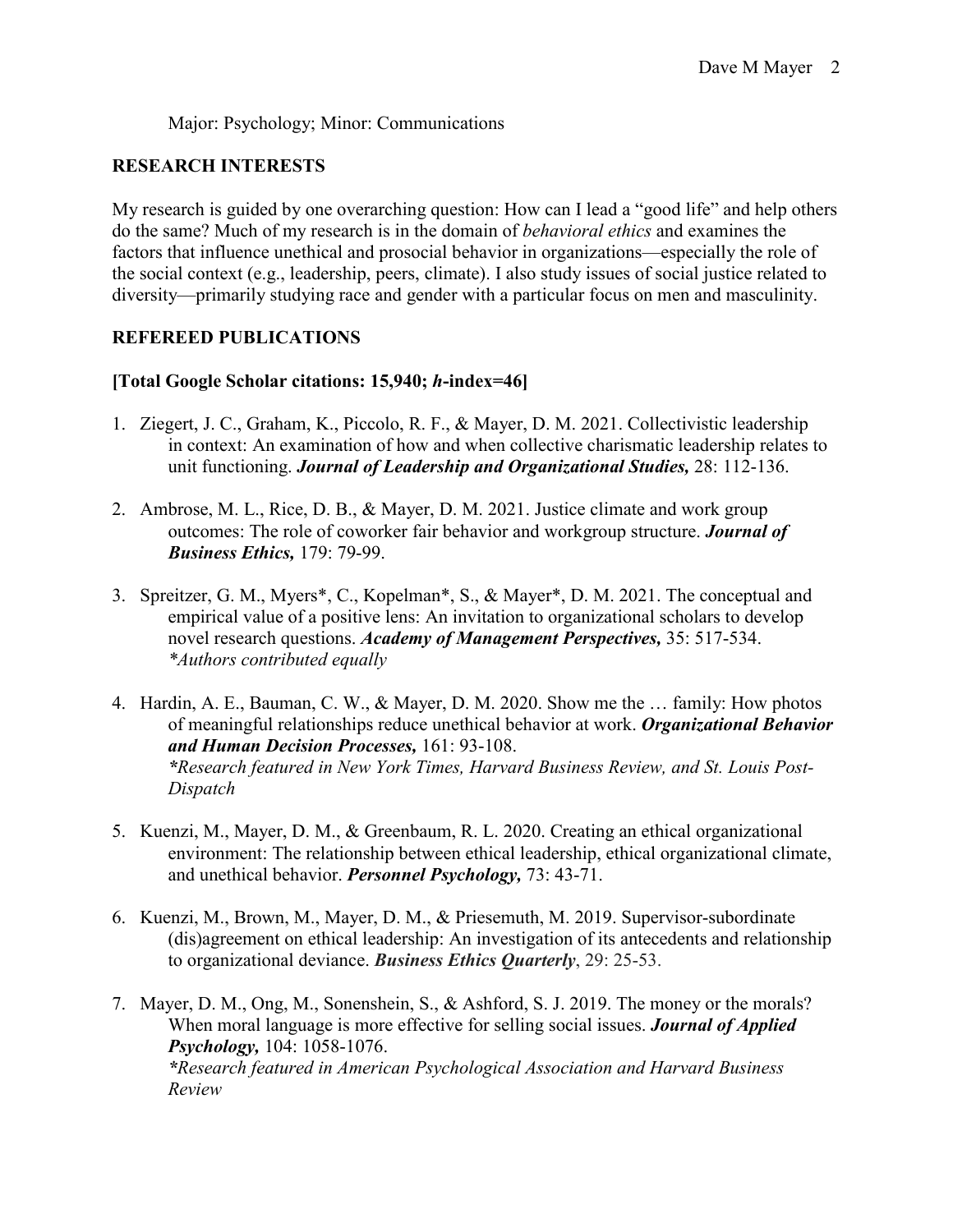- 8. Moore, C., Mayer, D. M., Chiang, F., Crossley, C. D., Karlesky, M., & Birtch, T. A. 2019. Leaders matter morally: The role of ethical leadership in shaping employee moral cognition and misconduct. *Journal of Applied Psychology,* 104: 123-145.
- 9. Chen, Z., Mayer, D. M., & Hwang. E. 2018. More is less: Learning but not relaxing buffers deviance under job stressors. *Journal of Applied Psychology,* 103: 123-136. *\*Research featured in CNBC, Harvard Business Review, and Psychology Today*
- 10. Ong, M., Mayer, D. M., Tost, L. P., & Wellman, N. 2018. When corporate social responsibility motivates citizenship behavior: The sensitizing role of task significance. *Organizational Behavior and Human Decision Processes,* 144: 44-59.
- 11. Shteynberg, G., Gelfand, M. J., Imai, L., Mayer, D. M., & Bell, C. 2017. Prosocial thinkers and the social transmission of justice. *European Journal of Social Psychology,*  47: 429-442.
- 12. Wellman, N., Mayer, D. M., Ong, M., & DeRue, D. S. 2016. When are do-gooders treated badly? Legitimate power, role expectations, and reactions to moral objection in organizations. *Journal of Applied Psychology*. *\*Research featured in Financial Times, Fortune, and Harvard Business Review \*Runner-up for 2016 Outstanding Scholarly Publication in Organizational Behavior*
- 13. Lam, C., & Mayer, D. M. 2014. When do employees speak up for their customers? A model of proactivity in a customer service context. *Personnel Psychology,* 67: 637-666.
- 14. Leslie, L. M., Mayer, D. M., & Kravitz, D. A. 2014. The stigma of affirmative action: A stereotyping-based theory and meta-analytic test. *Academy of Management Journal,* 57: 964-989. *\*Research featured in Bloomberg, Fortune, HR Magazine, Newsweek, and Wall Street Journal*
- 15. Ambrose, M., Schminke, M., & Mayer, D. M. 2013. Trickle-down effects of supervisor perceptions of interactional justice: A moderated mediation approach. *Journal of Applied Psychology,* 98: 679-689.
- 16. Cornelis, I., Van Hiel, A., De Cremer, D., & Mayer, D. M. 2013. When leaders choose to be fair: Follower belongingness needs and leader empathy influences leaders' adherence to procedural justice rules. *Journal of Experimental Social Psychology,* 49: 605-613.
- 17. Mayer, D. M., Nurmohamed, S., Treviño, L. K., Shapiro, D. L., & Schminke, M. 2013. Encouraging employees to report unethical conduct internally: It takes a village. *Organizational Behavior and Human Decision Processes,* 121: 89-103. *\*Research featured on NPR*
- 18. Stouten, J., van Dijke, M., Mayer, D. M., De Cremer, D., & Euwema, M. 2013. Can a leader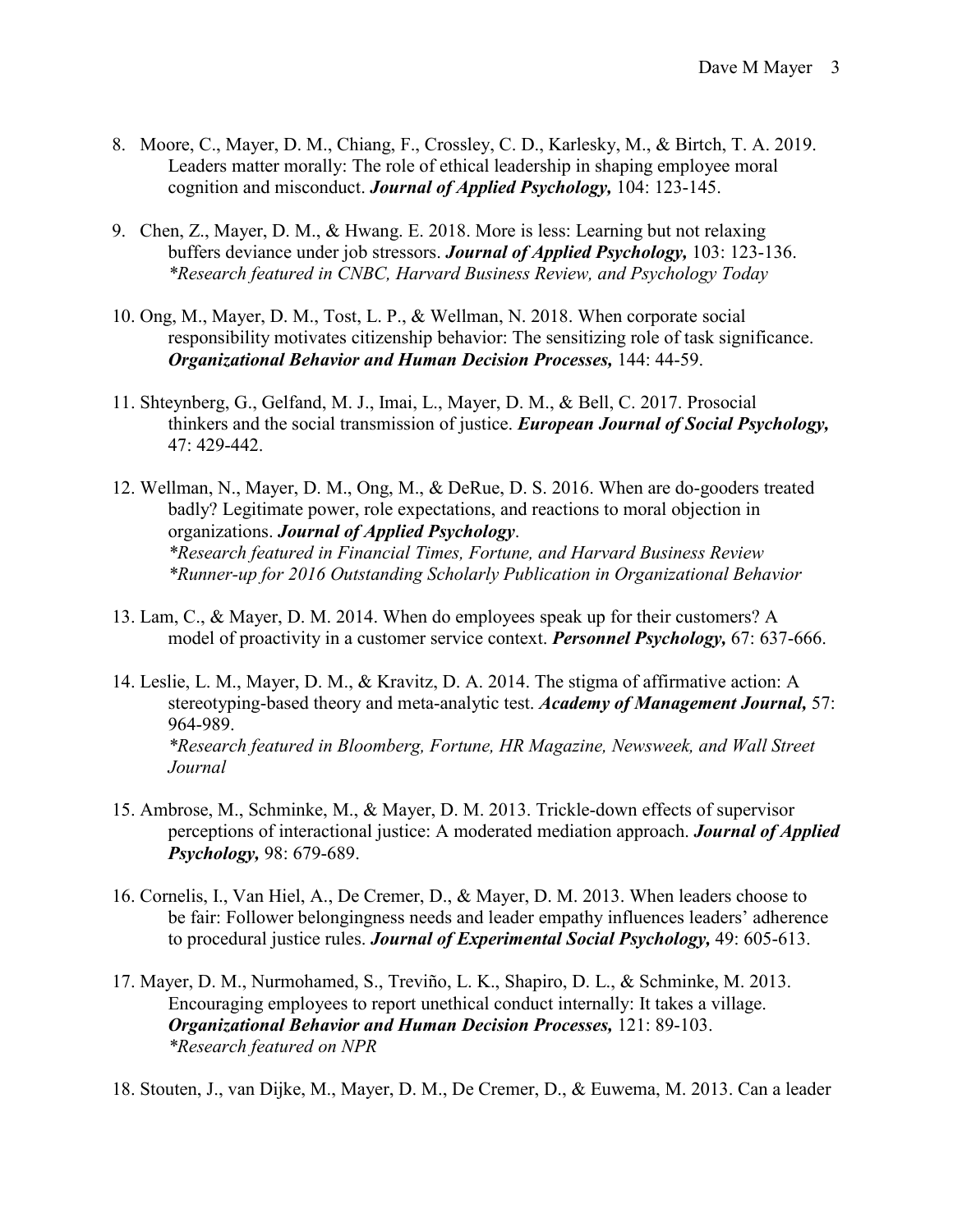be seen as too ethical? The curvilinear effects of ethical leadership. *The Leadership Quarterly,* 24: 680-695. *\*Research featured in Harvard Business Review* 

- 19. Dahling, J. J., Chau, S. L., Mayer, D. M., & Gregory, J. B. 2012. Breaking rules for the right reasons?: An investigation of pro-social rule breaking. *Journal of Organizational Behavior,* 33: 21-42.
- 20. Ehrhart, K. H., Mayer, D. M., & Ziegert, J. C. 2012. Web-based recruitment in the millennial generation: Work-life balance, web site usability, and organizational attraction. *European Journal of Work and Organizational Psychology,* 21: 850-874.
- 21. Hoogervorst, N., De Cremer, D., van Dijke, M., & Mayer, D. M. 2012. When leaders sacrifice: The effects of sense of power and belongingness on leader's self-sacrifice. *Leadership Quarterly,* 23: 883-896.
- 22. Mawritz, M. B., Mayer, D. M., Hoobler, J. M., Wayne, S. J., & Marinova, S. J. 2012. A trickle-down model of abusive supervision. *Personnel Psychology,* 65: 325-357.
- 23. Mayer, D. M., Aquino, K., Greenbaum, R. L., & Kuenzi, M. 2012. Who displays ethical leadership and why does it matter? An examination of antecedents and consequences of ethical leadership. *Academy of Management Journal,* 55: 151-171. *\*Emerald Citations of Excellence Award for 2015*
- 24. Mayer\*, D. M., Thau\*, S., Workman, K., van Dijke, M., & De Cremer, D. 2012. Leader mistreatment, employee hostility, and deviant behaviors: Integrating self-uncertainty and thwarted needs perspectives on deviance. *Organizational Behavior and Human Decision Processes,* 117: 24-40. *\*Authors contributed equally*

25. Moore, C., Detert, J. R., Treviño, L. K., Baker, V. L., & Mayer, D. M. 2012. Why employees do bad things: Moral disengagement and unethical organizational behavior. *Personnel Psychology,* 65: 1-48. *\*Finalist for 2012 Personnel Psychology Best Paper Award \*Research featured in The Atlantic* 

- 26. van Dijke, M., De Cremer, D., Mayer, D. M., & Van Quaquebeke, N. 2012. When does procedural fairness promote organizational citizenship behavior? Integrating empowering leadership types in relational justice models. *Organizational Behavior and Human Decision Processes,* 117: 235-248.
- 27. Shteynberg, G., Leslie, L. M., Knight, A. P., & Mayer, D. M. 2011. But affirmative action hurts us! Race-related beliefs shape perceptions of white disadvantage and policy unfairness. *Organizational Behavior and Human Decision Processes,* 115: 1-12.
- 28. Walumbwa, F. O., Mayer, D. M., Wang, P., Wang, H., Workman, K., & Christensen, A. L.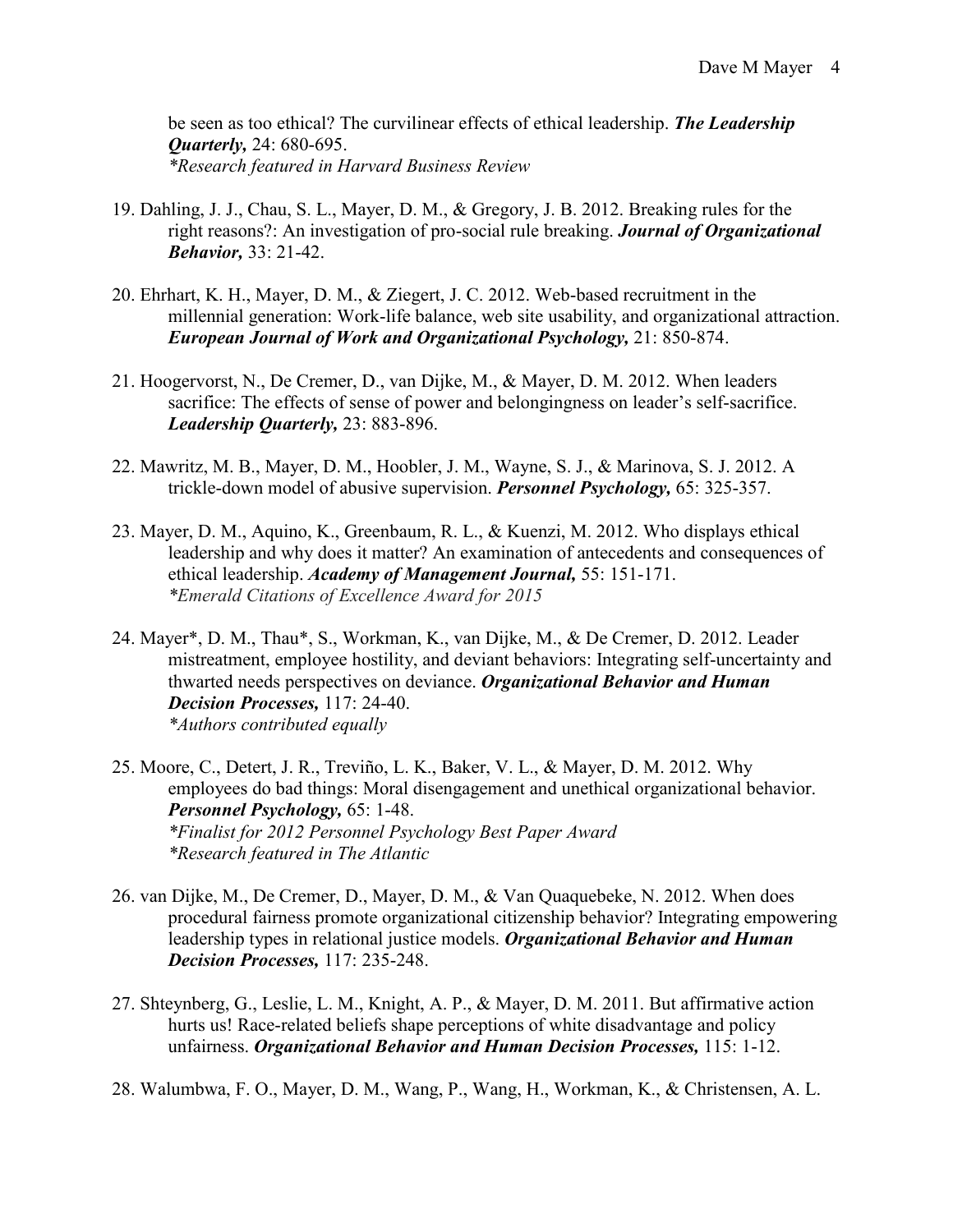2011. Linking ethical leadership to employee performance: The roles of leader-member exchange, self-efficacy, and organizational identification. *Organizational Behavior and Human Decision Processes,* 115: 204-213. *\*One of top five most downloaded articles in OBHDP in 2014*

29. De Cremer, D., Brockner, J., Fishman, A., van Dijke, M., van Olffen, W., & Mayer, D. M. 2010. When do procedural fairness and outcome fairness interact to influence employees' work attitudes and behaviors? The moderating effect of uncerainty. *Journal of Applied Psychology*, 95: 291-304.

- 30. De Cremer, D., van Dijke, M., & Mayer, D. M. 2010. Cooperating when "You" and "I" are treated fairly: The moderating role of leader prototypicality. *Journal of Applied Psychology,* 95: 1121-1133. *\*Finalist for Outstanding Publication in Organizational Behavior in 2010*
- 31. van Dijke, M., De Cremer, D., & Mayer, D. M. 2010. The role of authority power in explaining procedural fairness effects. *Journal of Applied Psychology,* 95: 488-502.
- 32. De Cremer, D., Mayer, D. M., van Dijke, M., Schouten, B. C., & Bardes, M. 2009. When does self-sacrificial leadership motivate prosocial behavior: It depends on followers' prevention focus. *Journal of Applied Psychology,* 94: 887-899.
- 33. Grant, A. M., & Mayer, D. M. 2009. Good soldiers *and* good actors: Prosocial and impression management motives as interactive predictors of citizenship behavior. *Journal of Applied Psychology,* 94: 900-912. \* *Research featured in NYT bestselling Give and Take by Adam Grant*
- 34. Mayer, D. M., Ehrhart, M. G., & Schneider, B. 2009. Service attribute boundary conditions of the service climate-customer satisfaction link. *Academy of Management Journal*, 52: 1034-1050.
- 35. Mayer, D. M., Greenbaum, R., Kuenzi, M., & Shteynberg, G. 2009. When do fair procedures not matter? A test of the identity violation effect. *Journal of Applied Psychology*, 94: 142-161. *\* Research featured in The Conversation*
- 36. Mayer, D. M., Kuenzi, M., Greenbaum, R., Bardes, M., & Salvador, R. 2009. How low does ethical leadership flow? Test of a trickle-down model. *Organizational Behavior and Human Decision Processes,* 108: 1-13. *\*Most cited article in OBHDP from 2008-2013 \*One of top 5 most downloaded articles in OBHDP in 2014*
- 37. Nishii, L. H., & Mayer, D. M. 2009. Do inclusive leaders help reduce turnover in diverse groups? The moderating role of leader-member exchange in the diversity to turnover relationship. *Journal of Applied Psychology,* 94: 1412-1426.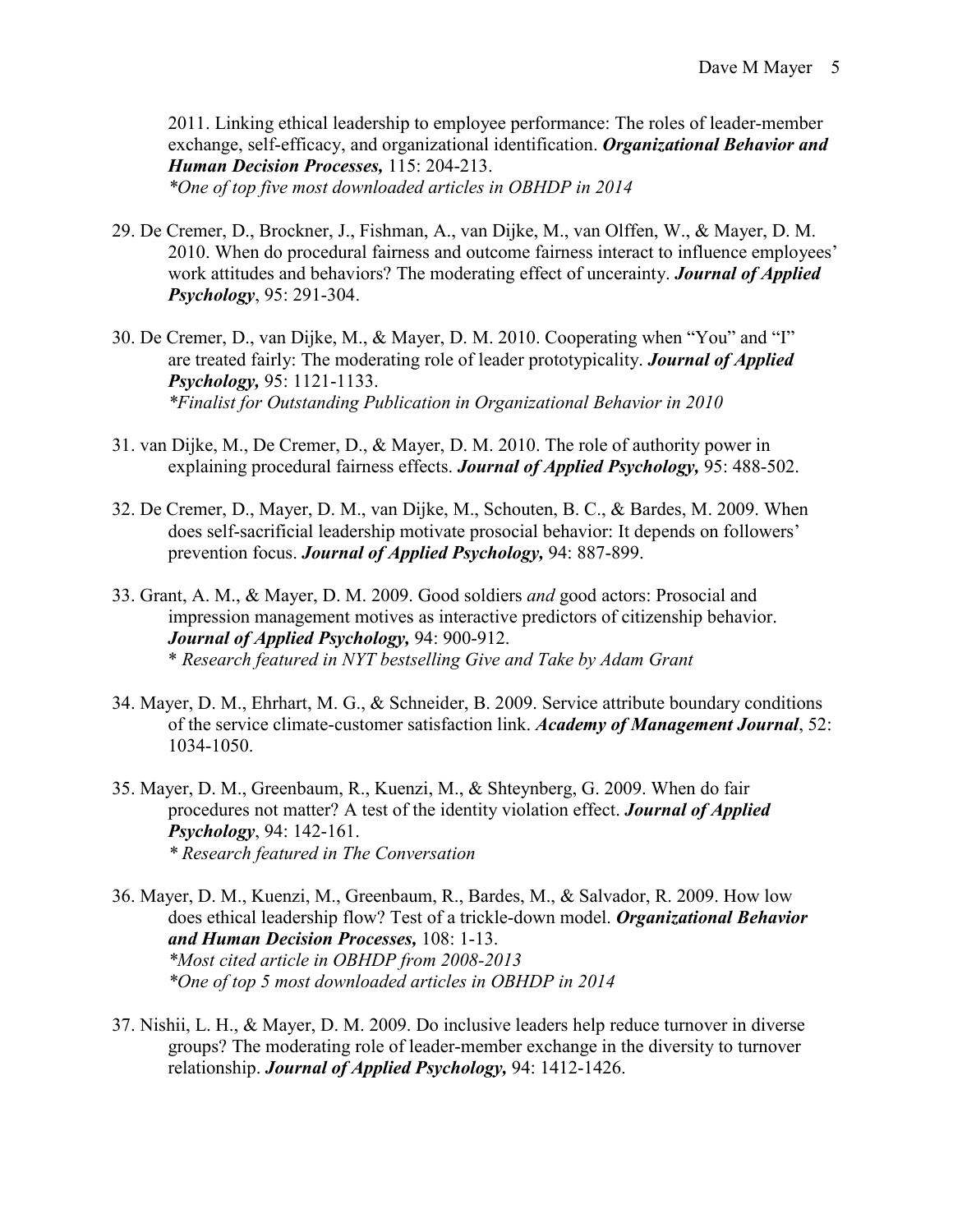*\*Nominated for the Academy of Management's 2010 Saroj Parasuraman Award for the best journal article in the field of gender and diversity published in 2009* 

- 38. Moon, H., Kamdar, D., Mayer, D. M., & Takeuchi, R. 2008. Me or we? The role of personality and justice as other-centered antecedents to innovative citizenship behaviors within organizations. *Journal of Applied Psychology,* 93: 84-94.
- 39. Mayer, D. M., Nishii, L. H., Schneider, B., & Goldstein, H. W. 2007. The precursors and products of fair climates: Group leader antecedents and employee attitudinal consequences. *Personnel Psychology,* 60: 929-963.
- 40. Salvaggio, A. N., Schneider, B., Nishii, L. H., Mayer, D. M., Ramesh, A., & Lyon, J. S. 2007. Manager personality, manager service quality orientation, and service climate: Test of a model. *Journal of Applied Psychology,* 92: 1741-1750.
- 41. Harrison, D. A., Kravitz, D. A., Mayer, D. M., Leslie, L. M., & Lev-Arey, D. 2006. Understanding reactions to affirmative action programs in employment: Summary and meta-analysis of 35 years of research. *Journal of Applied Psychology,* 91: 1013-1036.
- 42. Schneider, B., Ehrhart, M. G., Mayer, D. M., Saltz, J. L., & Niles-Jolly K. 2005. Understanding organizational-customer linkages in service settings. *Academy of Management Journal***,** 48: 1017-1032.
- 43. Klein, K. J., Lim, B., Saltz, J. L., & Mayer, D. M. 2004. How do they get there? An examination of the antecedents of centrality in team networks. *Academy of Management Journal,* 47: 952-963.

#### **INVITED AND/OR SPECIAL ISSUE ARTICLES RELATED TO ETHICS/JUSTICE**

- 44. Bonner, J., Greenbaum, R. L., & Mayer, D. M. 2016. My boss is morally disengaged: The role of ethical leadership in explaining the interactive effect of supervisor and employee moral disengagement on employee behaviors. *Journal of Business Ethics,* 137: 731-742. (Special issue on "Context Influences on Workplace Ethics and Justice").
- 45. Greenbaum, R. L., Mawritz, M. B., Mayer, D. M., & Priesemuth, M. 2013. To act out, withdraw, or constructively resist? Employee reactions to supervisor abuse of customers. *Human Relations,* 66: 925-950. (Special issue on "Organizational Justice and Behavioral Ethics").
- 46. Sumanth, J. J., Mayer, D. M., & Kay, V. S. 2011. Why good guys finish last: The role of justification motives, cognition, and emotion in predicting retaliation against whistleblowers. *Organizational Psychology Review,* 1: 165-184. (Invited article).
- 47. De Cremer, D., Mayer, D. M., & Schminke, M. 2010. Guest editor's introduction: On understanding ethical behavior and decision making: A behavioral ethics approach. *Business Ethics Quarterly,* 20: 1-6. (Special issue on "Behavioral Ethics").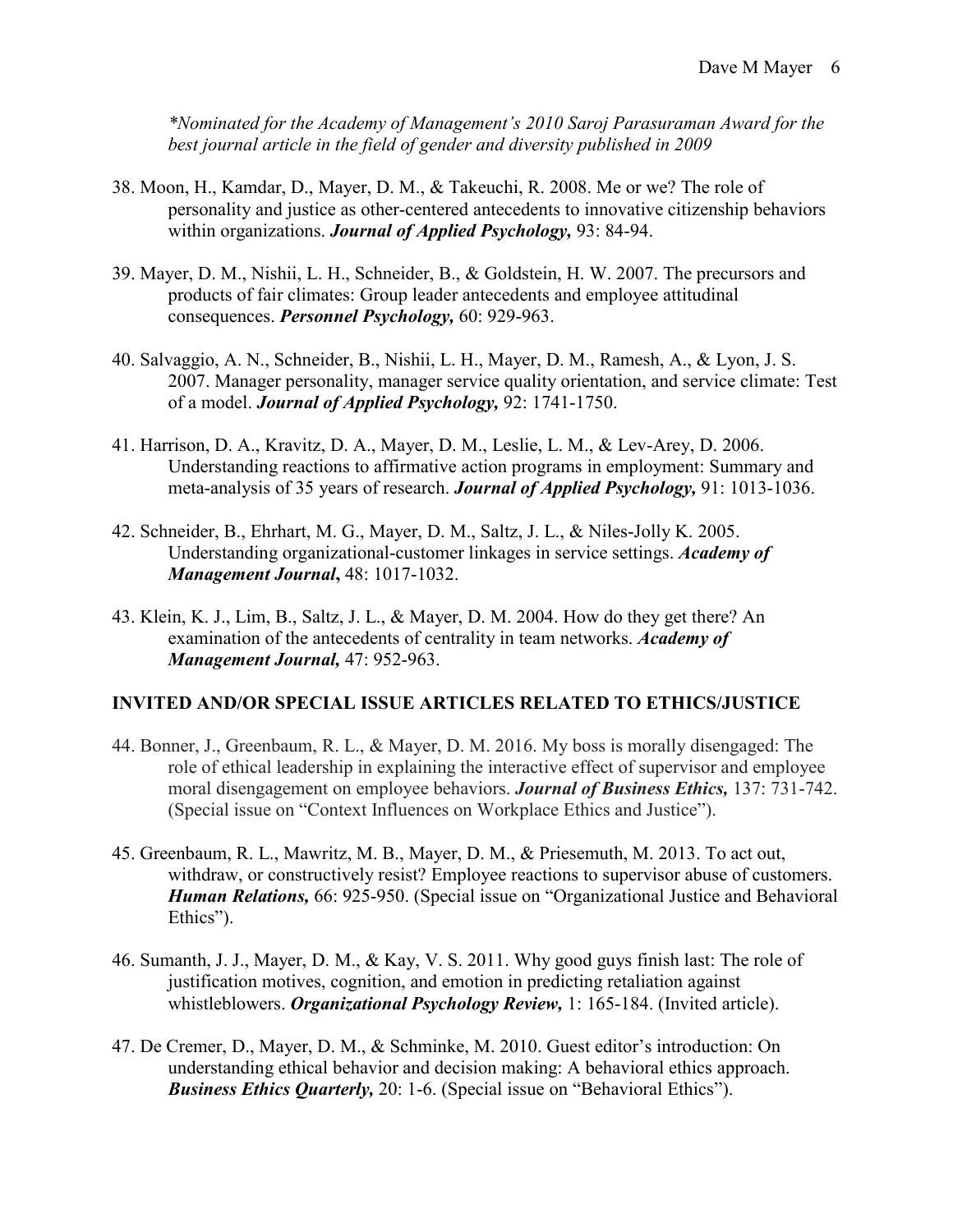- 48. Mayer, D. M., Kuenzi, M., & Greenbaum, R. L. 2010. Examining the link between ethical leadership and employee misconduct: The mediating role of ethical climate. *Journal of Business Ethics,* 95: 7-16. (Special issue on "Behavioral Ethics"). \**Research featured in Huffington Post*
- 49. Mayer, D. M., Bardes, M., & Piccolo, R. F. 2008. Do servant-leaders satisfy follower needs? An organizational justice perspective. *European Journal of Work and Organizational Psychology,* 17: 180-197. (Special issue on "Leadership and Fairness").
- 50. Piccolo, R. F., Bardes, M., Mayer, D. M., & Judge, T. A. 2008. Does high quality leadermember exchange accentuate organizational injustice? *European Journal of Work and Organizational Psychology,* 17: 273-298. (Special issue on "Leadership and Fairness").
- 51. Mayer, D. M., & Hanges, P. J. 2003. Understanding the stereotype threat effect with "culture-free" tests: An examination of its mediators and measurement. *Human Performance,* 16: 207-230. (Special issue on "Stereotype Threat Effects in Employment Settings").

#### **ARTICLES IN CONFERENCE PROCEEDINGS**

- 52. Nurmohamed, S., Greenbaum, R. L., Mayer, D. M., & DeRue, D. S. 2012. *Do I care if my boss does the right thing? An ethical lens on psychological contract fulfillment*. Proceedings of the annual meeting of the Academy of Management, Boston.
- 53. Mayer, D. M., Priesemuth, M., Brown, M., & Kuenzi, M. 2009. *Antecedents and consequences of employee-supervisor agreement on ethical leadership.* Proceedings of the annual meeting of the Academy of Management, Chicago.
- 54. Mayer, D. M., Keller, K. M., Leslie, L. M., & Hanges, P. J. 2008. *When does my relationship with my manager matter most? The moderating role of coworkers' LMX.* Proceedings of the annual meeting of the Academy of Management, Anaheim.

#### **BOOK CHAPTERS**

- 55. Mayer, D. M. 2014. Lead an ethical organization. In J. Dutton & G. Spreitzer (Eds.), *Putting positive leadership into action:* 90-99. Berrett-Kohler Publishers.
- 56. Mayer, D. M. 2014. A review of the literature on ethical climate and culture. In B. Schneider (Ed.), *Handbook of climate and culture:* 415-440. Oxford: University Press.
- 57. Mayer, D. M. 2012. A positive lens on organizational justice: Toward a moral, constructive, and balanced approach to reactions to third-party (In) justice. In K. S. Cameron & G. M. Spreitzer (Eds.), *The Oxford handbook of positive organizational scholarship:* 316-324.
- 58. Mayer, D. M. 2010. From proscriptions to prescriptions: A call for including prosocial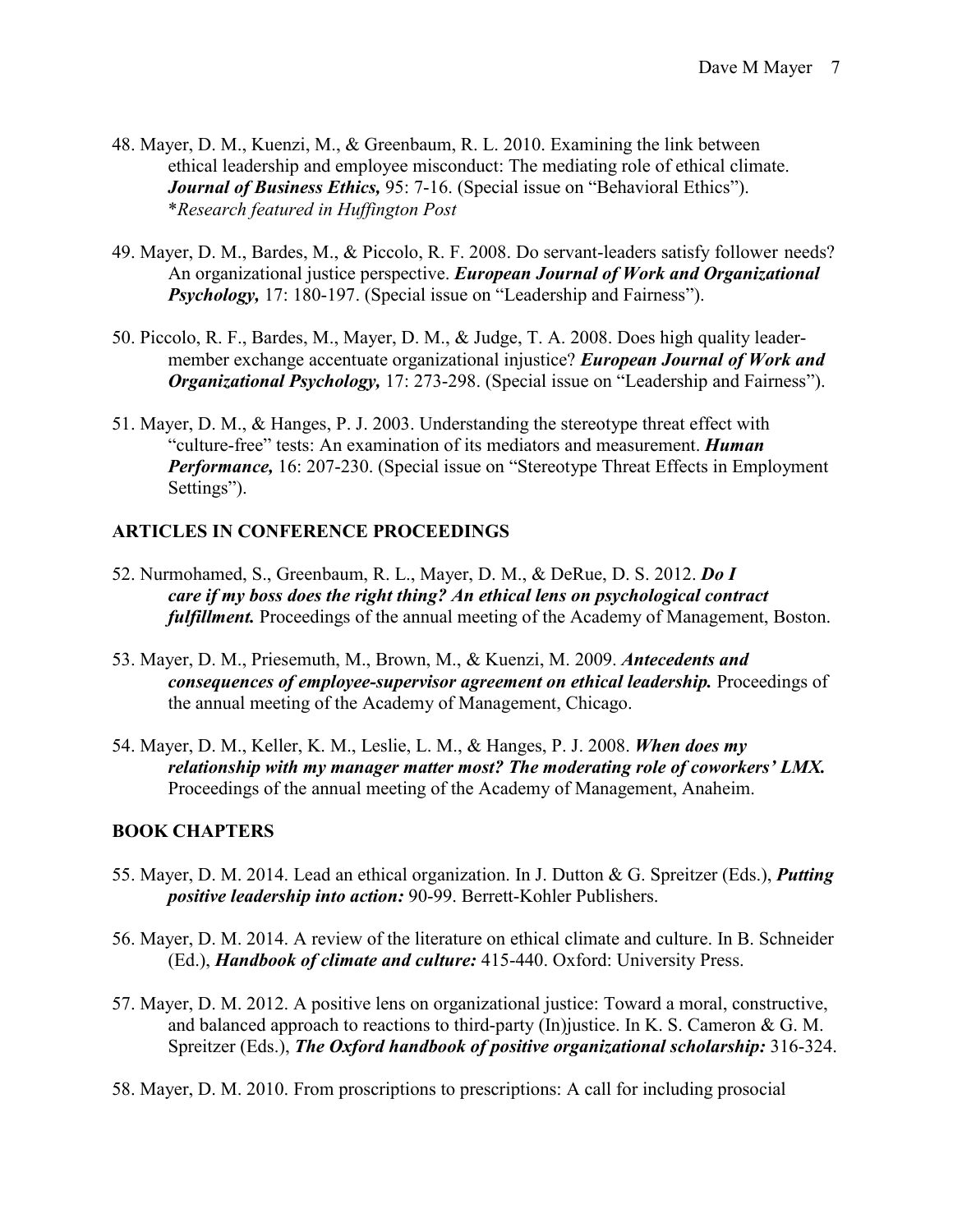behavior in behavioral ethics. In M. Schminke (Ed.), *Managerial ethics: Managing the psychology of morality:* 257-269. Hillsdale, NJ: Erlbaum.

- 59. Mayer, D. M. 2010. Servant leadership and basic psychological needs: Where do we go from here? In D. van Dierendonck & K. Patterson (Eds.), *Servant leadership: Recent developments in theory and research:* 147-154*.* Palgrave MacMacmillan Business & Management Academic Publishing.
- 60. Mayer\*, D. M., & Kuenzi\*, M. 2010. Exploring the "black box" of justice climate: What mechanisms link justice climate and outcomes? In E. Mullen, E. Mannix, & M. Neale (Eds.), *Research on managing groups and teams: Fairness*, Vol. 13: 331-346. London: Elsevier Science Press. *\*Authors contributed equally*
- 61. Mayer, D. M, Kuenzi, M., & Greenbaum, R. L. 2009. Making ethical climate a mainstream management topic: A review, critique, and prescription for the empirical research on ethical climate. In D. De Cremer (Ed.), *Psychological perspectives on ethical behavior and decision making:* 181-213. Greenwich, CT: Information Age Publishing.
- 62. Mayer, D. M. 2006. Distributive justice. In R. Baumeister (Ed.), *Encyclopedia of social psychology:* 259-261. Thousand Oaks, CA: Sage.
- 63. Mayer, D. M., & Piccolo, R. F. 2006. Expanding the scope: Social network and multilevel perspectives on leader-member exchange. In G. Graen (Ed**.**), *LMX leadership: The series, Sharing network leadership,* Vol. 4: 37-62. Greenwich, CT: Information Age Publishing.

### **MANUSCRIPTS WITH REVISION REQUESTED OR UNDER REVIEW**

Bae, K., & Mayer, D. M. 2021. The feminine leadership advantage: Supervisor femininity and employees' aspiration to lead. Manuscript second revise-and-resubmit at the *Journal of Applied Psychology*.

### **COMPLETED MANUSCRIPTS UNDER REVISION**

- Mayer, D. M., Aquino, K., Mawritz, M. B., & Priesemuth, M. 2021. Fallen from grace…but not that far: The impact of transgressions and performance on perceptions of leaders' moral character. Manuscript to be submitted to the *Journal of Applied Psychology.*
- Nurmohamed, S., McCluney, C., Cameron, L., & Mayer, D. M. 2021. Giving managers the business: The effectiveness of business case and moral language for diversity. Manuscript to be submitted to *Organizational Behavior and Human Decision Processes*.

### **POPULAR PRESS ARTICLES**

Mayer, D. M. 2020. The psychology of fairness: Why some Americans don't believe the election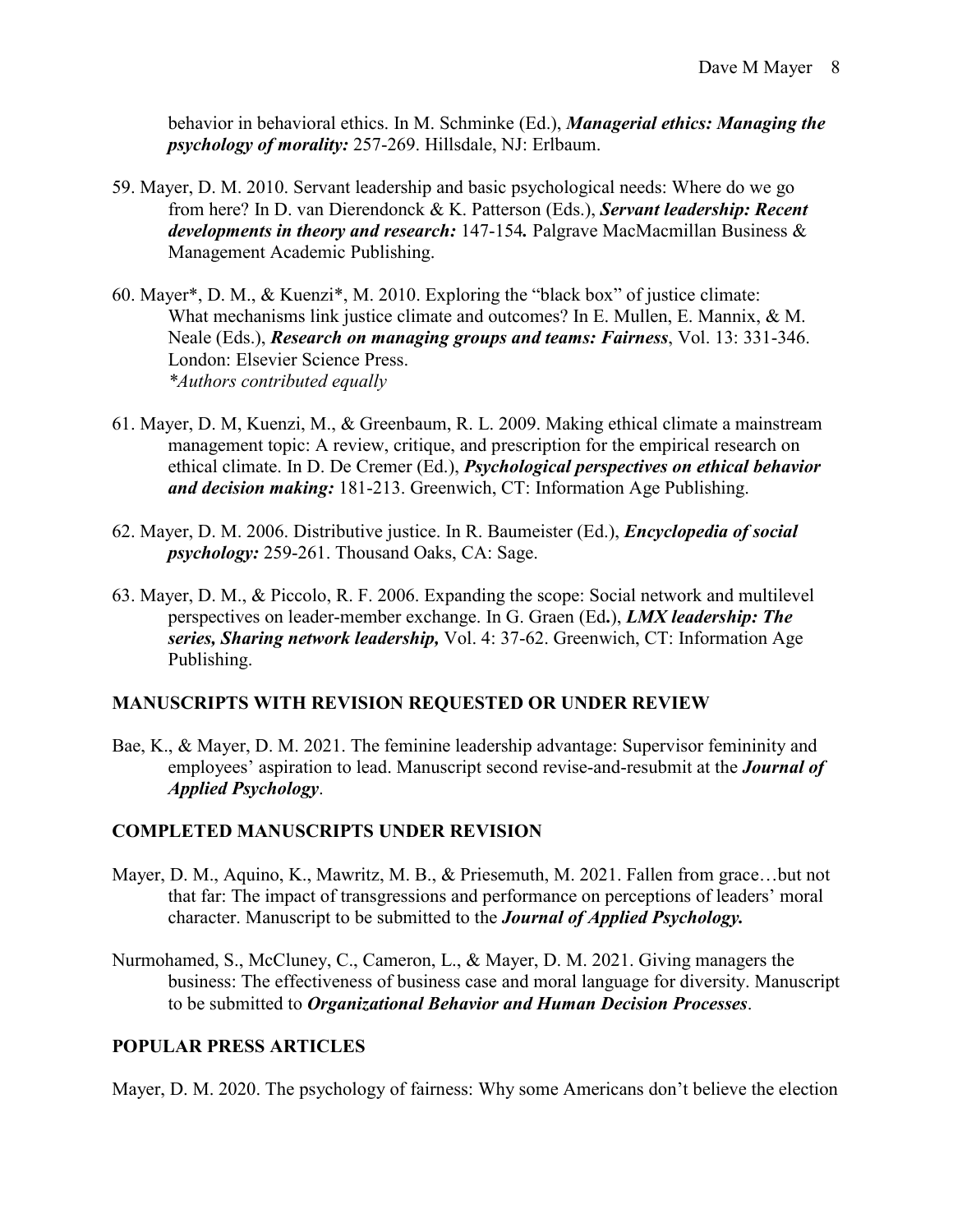results. *The Conversation*, December. *\*Printed in Yahoo.com, Business Insider, and Salon* 

- Hardin, A. E., Bauman, C., & Mayer, D. M. 2020. Why you should encourage employees to display family photos at work. *Harvard Business Review,* October.
- Mayer, D. M. 2019. Why rich parents are more likely to be unethical. *The Conversation,* March*. \*Printed in Fast Company, Business Insider, San Francisco Chronicle, and Salon*
- Mayer, D. M., Ong, M., Sonenshein, S., & Ashford, S. J. 2019. To get companies to take action on social issues, emphasize morals, not the business case. *Harvard Business Review,*  February*.*
- Mayer, D. M. 2018. Why Democrats are more upset now than if there had never been an FBI Investigation. *LinkedIn,* October.
- Mayer, D. M. 2018. How men get penalized for straying from masculine norms. *Harvard Business Review,* October.
- Mayer, D. M. 2018. Urban Meyer, Ohio State football, and how leaders ignore unethical behavior. *Harvard Business Review,* September.
- Zhang, C., Myers, G. M., & Mayer, D. 2018. To cope with stress, try learning something new. *Harvard Business Review,* September*. \*Article featured in CNBC*
- Mayer, D. M. 2017. The psychology explaining why Hurricane Harvey flooded Joel Osteen with criticism. *LinkedIn,* August.
- Mayer, D. M. 2017. Merck's Ken Frazier just gave other CEOs a blueprint for standing up to Trump. *Fortune,* August.
- Mayer, D. M. 2017. How not to advocate for a woman at work. *Harvard Business Review,* July. *\*On Weekly Hotlist of most popular ideas and advice*
- Mayer, D. M. 2017. Want to be happier and more successful? Learn to like other people. *Fast Company,* April.
- Mayer, D. M. 2016. Why your hiring process keeps missing candidates' character flaws. *Fast Company,* September. *\*Number 2 in "Weekly Top 5" most viewed leadership articles for the week of 9/05/16*
- Mayer, D. M. 2016. Why are some whistleblowers vilified and others celebrated? *Harvard Business Review,* September. *\*Article featured in Financial Times*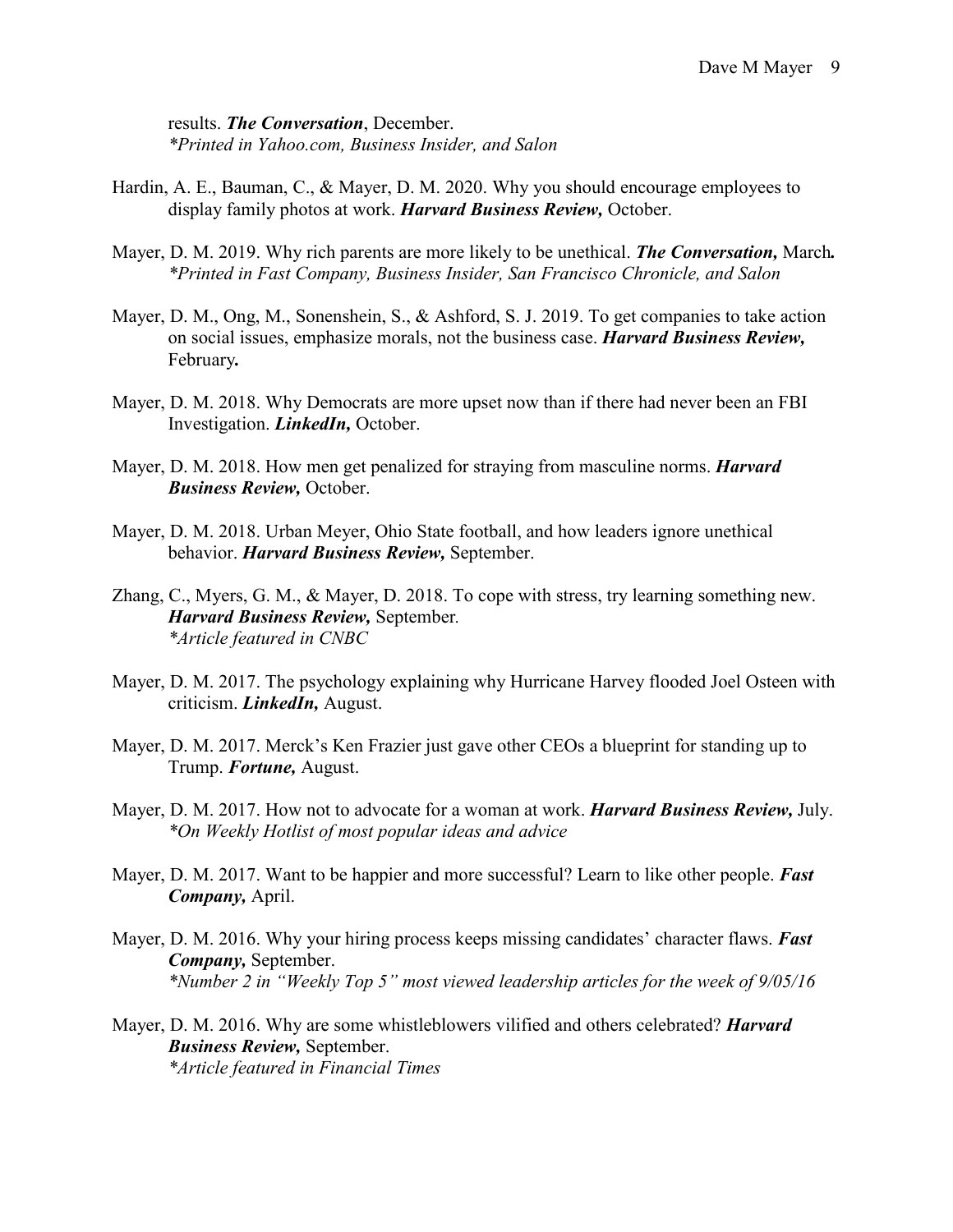Mayer, D. M. 2016. Unpacking the moral logic of third-party voting. *Fast Company,* August.

- Mayer, D. M. 2016. 4 ways to bounce back when you're treated unfairly at work. *Fast Company,* August.
- Mayer, D. M. 2016. You should probably compare yourself to others more, not less. *Fast Company,* June.
- Mayer, D. M. 2016. Why we secretly want leaders who'll be unethical on our behalf. *Fast Company,* May.
- Mayer, D. M. 2016. Why your idea of success may be making you miserable. *Fast Company,* April.
- Mayer, D. M. 2016. Here's how self-centeredness can make you more considerate. *Fast Company,* March.
- Mayer, D. M. 2016. Why google was smart to drop its "don't be evil" motto. *Fast Company,* February.
- Mayer, D. M. 2016. Why leading by example is not always enough. *Fast Company,* January.
- Mayer, D. M. 2015. Why you overrate high performance at work (and what it's costing you). *Fast Company,* December.
- Mayer, D. M. 2015. Is "business ethics" an oxymoron? *Fast Company,* November.

#### **CONFERENCE PRESENTATIONS**

- Bae, K. K., & Mayer, D. M. 2021. *Pepped up or petered out: An examination of the energizing effects of leaders giving pep talks***.** Paper presented at the annual meeting of the Academy of Management.
- Bae, K. K., & Mayer, D. M. 2019. *Women's leadership aspirations go up when their supervisors are more feminine.* Paper presented at the annual meeting of the Academy of Management, Boston.
- Bae, K. K., & Mayer, D. M. 2019. *Women's leadership aspirations go up when their supervisors are more feminine.* Paper presented at the Positive Organizational Scholarship Research Conference, Ann Arbor.
- Bae, K. K., & Mayer, D. M. 2019. *Women's leadership aspirations go up when their supervisors are more feminine (and the same is true for men).* Poster presented at the annual meeting of the Society for Personality and Social Psychology, Portland.

Mayer, D. M. 2018. *Complicating connection: Unpacking affection, attraction, and intimacy*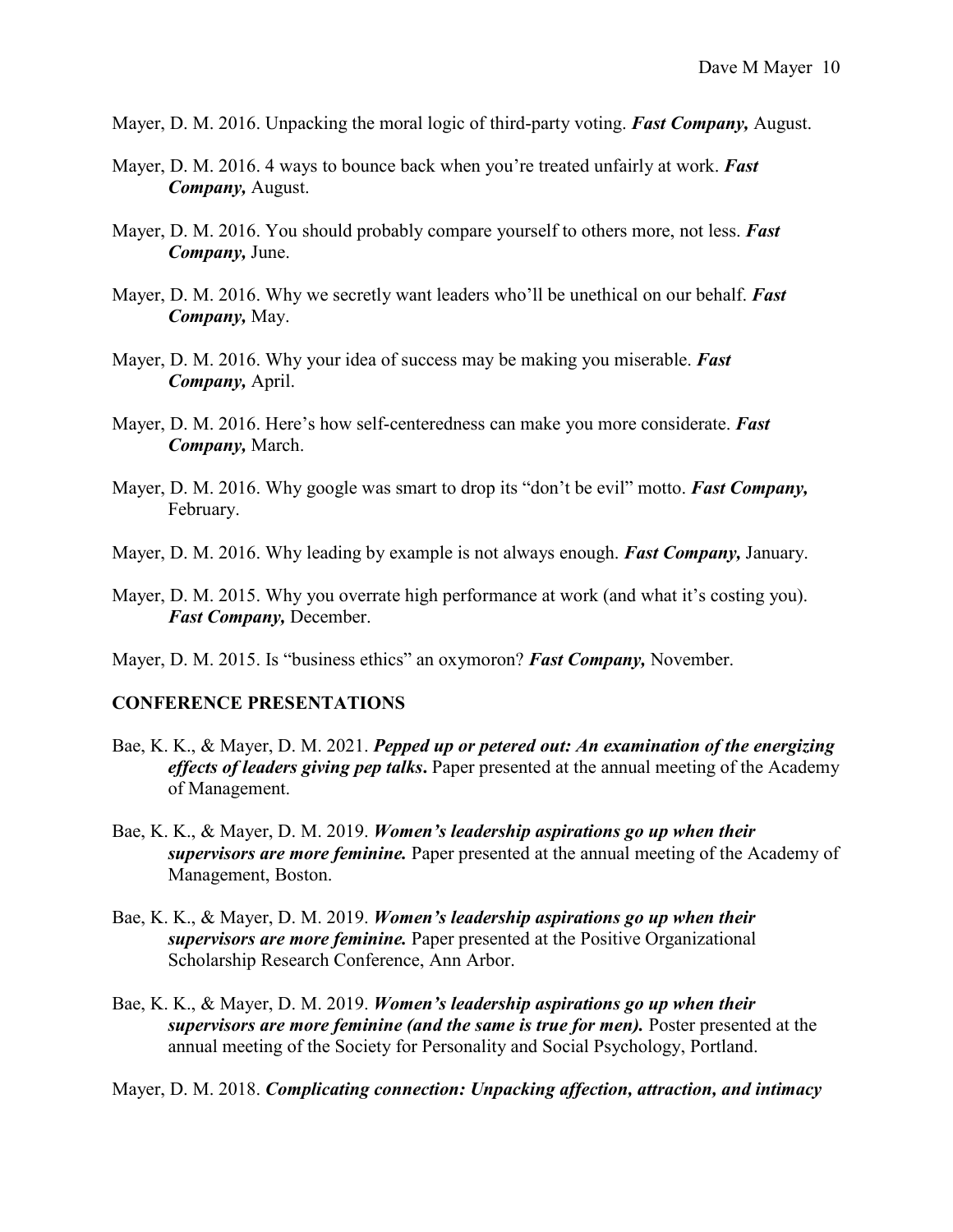*at work*. Panel symposium presented at the annual meeting of the Academy of Management, Chicago.

- Mayer, D. M., & Nurmohamed, S. 2018. *The effectiveness of the business case and moral arguments for diversity*. Paper presented at the annual meeting of the Academy of Management, Chicago.
- Ong, M., & Mayer, D. M. 2017. *Moral emotions and recidivism in the aftermath of wrongdoing*. Paper presented at the annual meeting of the Academy of Management, Atlanta.
- Chen, Z., & Mayer, D. M. 2017. *More is less: Learning but not relaxing buffers the job stressors-deviance relationship*. Paper presented at the biennial Positive Organizational Scholarship Research Conference, Ann Arbor.
- Chen, Z., & Mayer, D. M. 2017. *Learning but not relaxing buffers the job stressors-deviance relationship*. Paper to be presented at the annual conference of the Society for Industrial & Organizational Psychology, Orlando.
- Chen, Z., & Mayer, D. M. 2016. *Job stressors, unethical behavior, and the buffering role of recovery activities*. Paper presented at the annual meeting of the Academy of Management, Anaheim.
- Mayer, D. M., Hardin, A. E., & Bauman, C. W. 2016. *What's in your office? How photos of close others can reduce unethical behavior at work.* Paper presented at the annual meeting of the Academy of Management, Anaheim. *\*Winner of Best Symposium in the Organizational Behavior Division*
- Chen, Z., & Mayer, D. M. 2016. *Job stressors, unethical behavior, and the buffering role of recovery activities*. Paper presented at the annual meeting of the Academy of Management, Anaheim.
- Ong, M., & Mayer, D. M. 2016. *Moral reform in the aftermath of wrongdoing.* Poster presented at the Society for Personality and Social Psychology Convention, San Diego.
- Mayer, D. M., McCluney, C., & Sonday, L. 2015. *Giving employees the business: The effectiveness of business and moral case arguments for increasing organizational diversity.* Paper presented at the annual meeting of the Academy of Management, Vancouver, CA.
- Chen, Z., & Mayer, D. M. 2015. *The role of recovery activities in buffering the effects of job stressors on unethical behavior.* Paper presented at the biennial Positive Organizational Scholarship Research Conference, Orlando, FL.

Avey, J., Mayer, D. M., Simons, T., & Palanski, M. 2014. *What happens to employee behavior*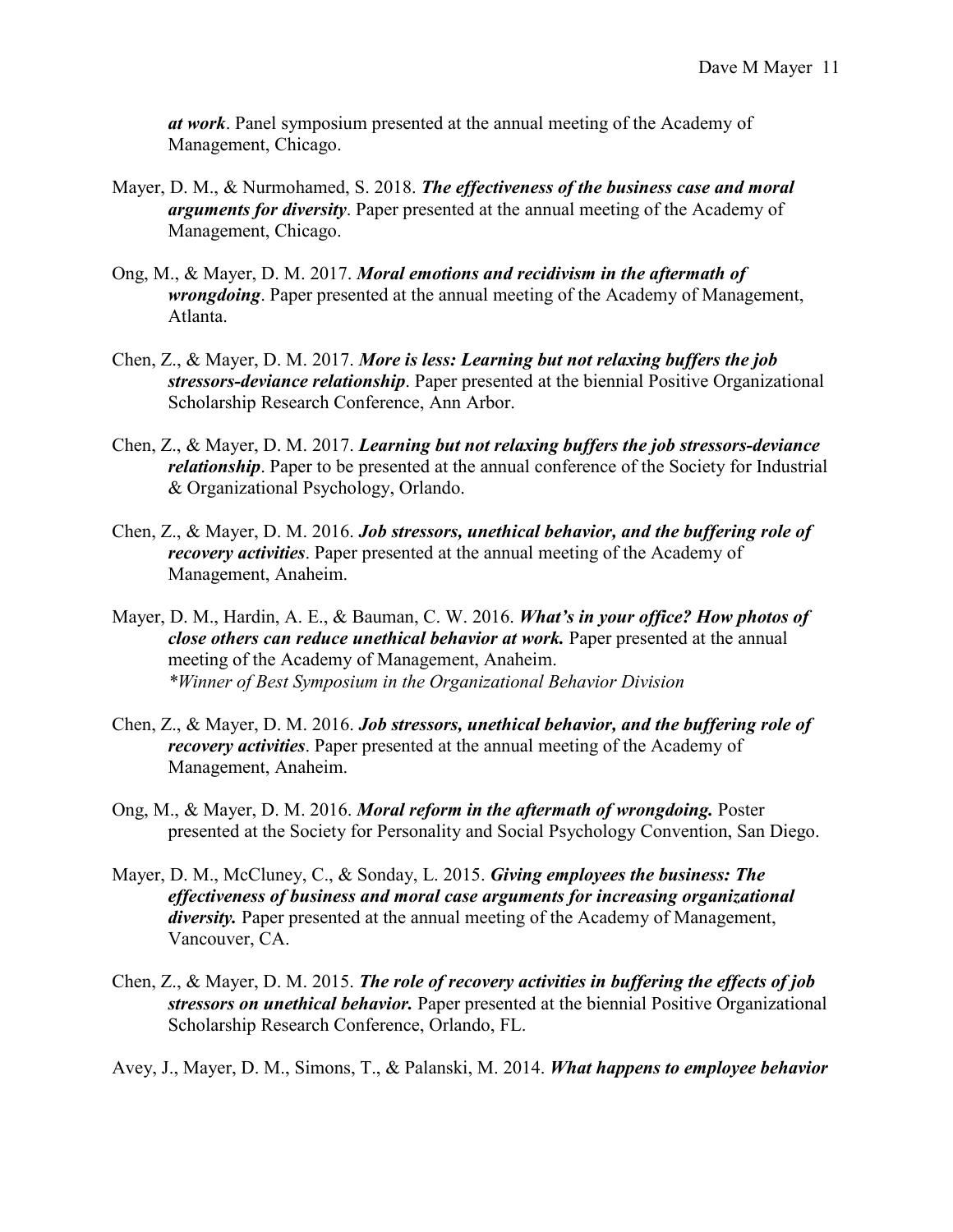*when ethical leaders do not practice what they preach?* Paper presented at the annual meeting of the Academy of Management, Philadelphia.

- Mayer, D. M. 2014. *Not doing bad versus doing good: What makes an ethical leader?* Paper presented at the annual meeting of the Academy of Management, Philadelphia.
- Ong, M., Mayer, D. M., & Tost, L. P. 2014. *Does working for a socially responsible organization make employees more or less prosocial?* Paper presented at the annual meeting of the Academy of Management, Philadelphia.
- Wellman, E., Mayer, D. M., DeRue, D. S., & Grace, K. 2014. *Why are do-gooders seen as immoral? Formal leadership position and perceptions of moral rebels.* Paper presented at the annual meeting of the Academy of Management, Philadelphia.
- Bonner, J., Greenbaum, R. L., Mayer, D. M. 2014. *My boss is (morally) disengaged: Ethical leadership and misconduct.* Paper presented at the annual conference of the Society for Industrial & Organizational Psychology, Honolulu, HI.
- Mayer, D. M., Ong, M., & Wang, C. S. 2013. *The role of one's own transgressions on the punitiveness of others' wrongdoing.* Paper presented at the annual meeting of the Academy of Management, Orlando.
- Mayer, D. M., Sonenshein, S., Ong, M., & Ashford, S. J. 2013. *Show me the money or show me the morals? The effectiveness of moral and economic language when selling social issues.* Paper presented at the annual meeting of the Academy of Management, Orlando.
- Ong, M., Mayer, D. M., & Tost, L. P. 2013. *Does working for a socially responsible company make employees more or less prosocial? The role of work meaning in reconciling the moral licensing versus consistency debate*. Paper presented at the annual May Meaning Meeting, Ann Arbor, MI.
- Ong, M., Mayer, D. M., & Tost, L. P. 2013. *Does working for a socially responsible company make employees more or less prosocial? The role of work meaning in reconciling the moral licensing versus consistency debate*. Poster presented at the biennial Positive Organizational Scholarship Research Conference, Ann Arbor, MI.
- Mayer, D. M., Aquino, K., Mawritz, M. B., & Priesemuth, M. 2012. *Fallen from grace…but not that far: A test of the Kobe Effect.* Paper presented at the annual meeting of the Academy of Management, Boston.
- Nurmohamed, S., Greenbaum, R. L., Mayer, D. M., & DeRue, D. S. 2012. *Do I care if my boss does the right thing? An ethical lens on psychological contract fulfillment.* Paper presented at the annual meeting of the Academy of Management, Boston.

Mayer, D. M. 2012. *How do we judge others who engage in (un)ethical behavior?* Paper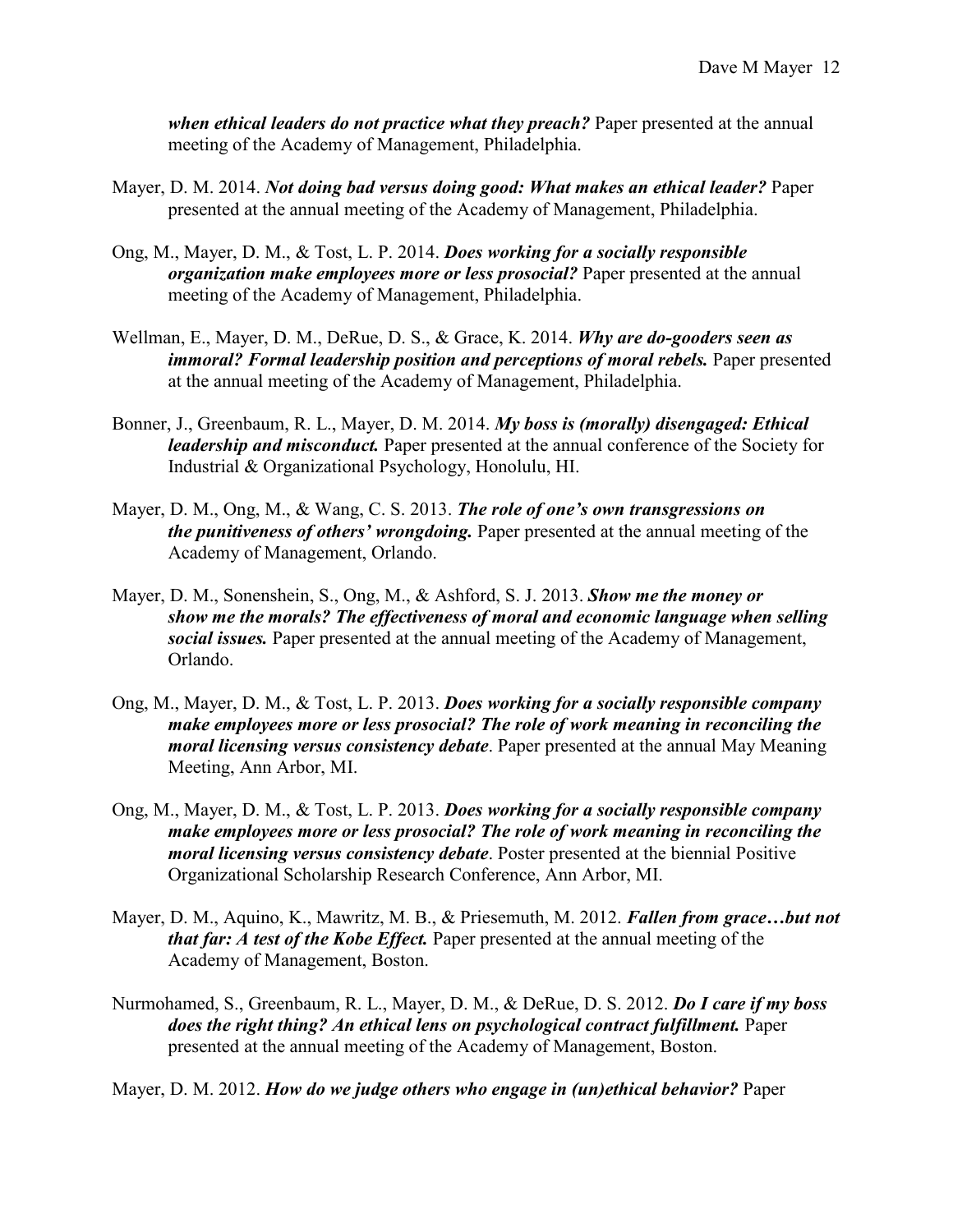presented at the Cognitions versus Emotions in Ethical Behavior Conference, Toronto.

- Nurmohamed, S., DeRue, D. S., Mayer, D. M., Crossley, C. D. 2012. *Performing on the road: Peer coaching and newcomers' performance trajectories.* Paper presented at the annual conference of the Society for Industrial & Organizational Psychology, San Diego.
- Workman, K., & Mayer, D. M. 2012. *Effects of victims responses to leader mistreatment on third-party reactions.* Paper presented at the annual conference of the Society for Industrial & Organizational Psychology, San Diego.
- Ong, M., Mayer, D. M., & Wang, C. S. 2012. *The influence of past unethical behavior on perceptions of others' unethical behavior.* Paper presented at the Society for Personality and Social Psychology Justice and Morality Preconference, San Diego.
- Leslie, L. M., Mayer, D. M., & Kravitz, D. A. 2011. *Why are affirmative action targets stigmatized by others and the self? A theoretical extension and meta-analysis.* Paper presented at the annual meeting of the International Association of Conflict Management, Istanbul, Turkey.
- Greenbaum, R. L., Bardes, M., Mayer, D. M., Priesemuth, M. 2011. *Employee reactions to supervisor abuse of customers.* Paper presented at the annual meeting of the Academy of Management, San Antonio.
- Lam, C., & Mayer, D. M. 2011. *When does a service climate improve employees' serviceoriented behaviors?* Paper presented at the annual meeting of the Academy of Management, San Antonio.
- Mayer, D. M., Bunderson, J. S., Sonenshein, S., & Thompson, J. A. 2011. *The intersection of meaning and morality.* Paper presented at the annual May Meaning Meeting, Sundance, UT.
- Leslie, L. M., King, E. B., & Mayer, D. M. 2011. *How group status and procedural justice shape attributions to discrimination.* Paper presented at the annual conference of the Society for Industrial & Organizational Psychology, Chicago.
- Sumanth, J. J., Mayer, D. M., & Kay, V. 2011. *Why good guys finish last: A justification motive threat-induced cognitive model of retaliation against whistleblowers.* Paper presented at the annual conference of the Society for Industrial & Organizational Psychology, Chicago.
- Moore, C., Mayer, D. M., Folger, R., & Greenbaum, R. 2010. *How do ethical leaders influence their followers to stay on the straight and narrow? The mediating role of follower moral disengagement***.** Paper presented at the Leading with Integrity: On the Psychology of Ethical Leadership Conference, Tilburg, Netherlands.

Mayer, D. M., Kosalka, T., Moore, C., & Folger, R. 2010. *Why are followers of ethical*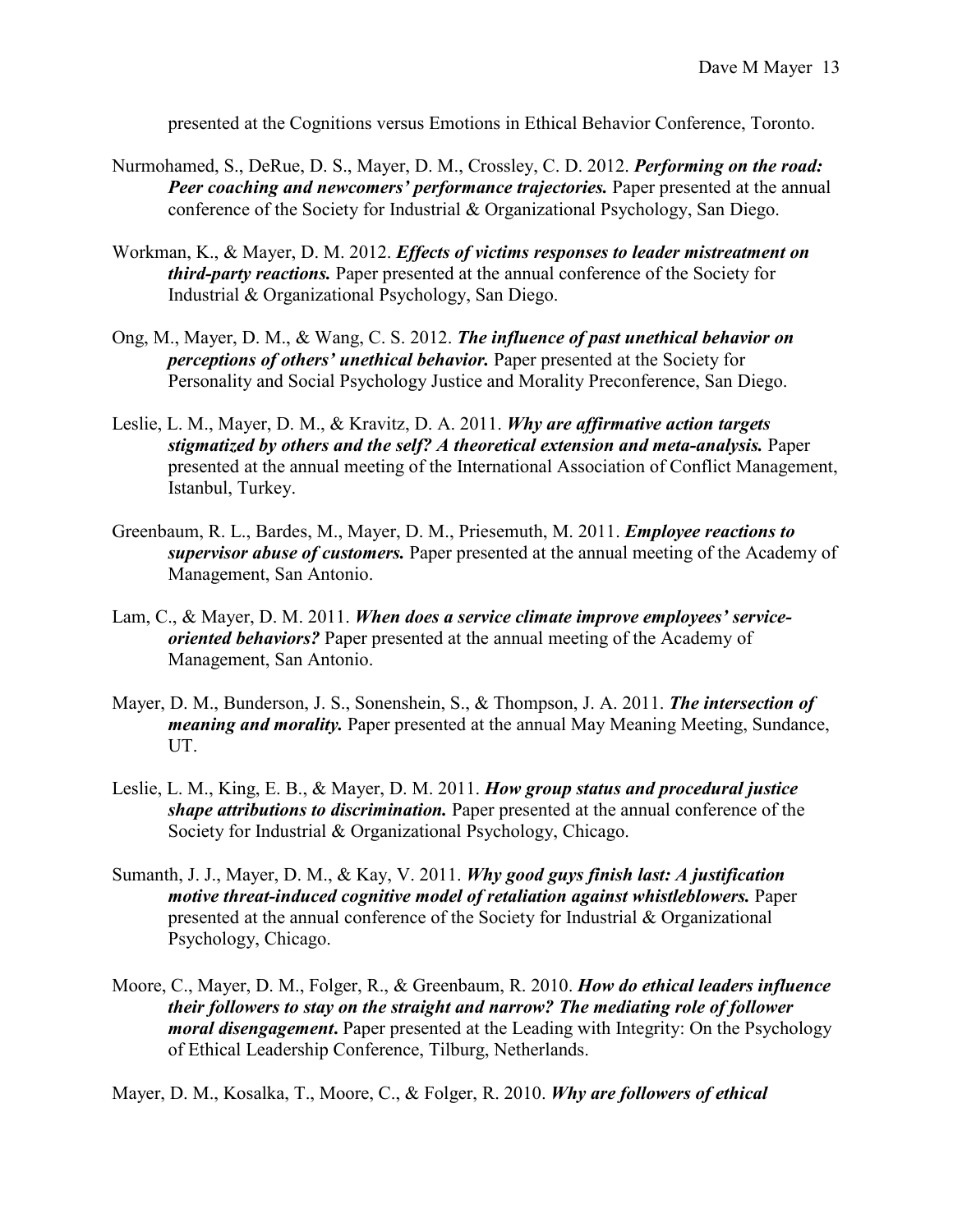*leaders more ethical? The mediating role of moral disengagement.* Paper presented at the annual meeting of the Academy of Management, Montreal, Canada.

- Mayer, D. M., & Kuenzi, M. 2010. *Laying an ethical foundation: Ethical practices, ethical climate, and unethical behavior***.** Paper presented at the annual meeting of the Academy of Management, Montreal, Canada.
- Walumbwa, F. O., Mayer, D. M., Wang, P., Wang, H., & Workman, K. 2010. *Opening the black box : Linking ethical leadership to employee performance.* Paper presented at the annual meeting of the Academy of Management, Montreal, Canada.
- Shteynberg, G., Gelfand, M. J., Imai, L., Mayer, D. M., & Bell, C. 2010. *For whom does the (un)just treatment of another influence judgment and behavior?* Paper presented at the annual meeting of the International Association of Conflict Management, Boston.
- Kim, T., Mayer, D. M., & Nurmohamed, S. 2010. *What happened to distributive justice? An extension of equity theory.* Paper presented at the annual conference of the Society for Industrial & Organizational Psychology, Atlanta.
- Mayer, D. M., Kosalka, T., Shapiro, D. L., Schminke, M., & Treviño, L. K. 2010. *Blowing the whistle: The role of ethical leadership and coworkers.* Paper presented at the annual conference of the Society for Industrial & Organizational Psychology, Atlanta.
- Shteynberg, G., Leslie, L. M., Mayer, D. M., & Knight, A. P. 2010. *Race-related beliefs shape perceptions of white disadvantage and policy unfairness.* Paper presented at the annual conference of the Society for Industrial & Organizational Psychology, Atlanta.
- Mayer, D. M. Kosalka, T., Shapiro, D. L., Schminke, M., & Treviño 2010. *Encouraging employees to blow the whistle: Does it take a village?* Paper presented at the Georgia Tech Leadership Research Mini Conference, Atlanta.
- Grant, A., M., Berry, J., Piccolo, R. F., Priesemuth, M., & Mayer, D. M. 2009. *The necessity of others is the mother of innovation: Prosocial-intrinsic motivations and creativity*. Paper presented at the annual meeting of the Academy of Management, Chicago.
- Greenbaum, R. L., Bardes, M., Mayer, D. M., & Priesemuth, M. 2009. *Supervisors' abuse of customers: The moderating role of moral obligation*. Paper presented at the annual meeting of the Academy of Management, Chicago.
- Mayer, D. M., Priesemuth, M., Brown, M., & Kuenzi, M. 2009. *Antecedents and consequences of employee-supervisor agreement on ethical leadership*. Paper presented at the annual meeting of the Academy of Management, Chicago.
- Mayer, D. M. 2009. *Ethical leadership and moral disengagement.* Paper presented at the Erasmus Leadership Conference, Rotterdam, Holland.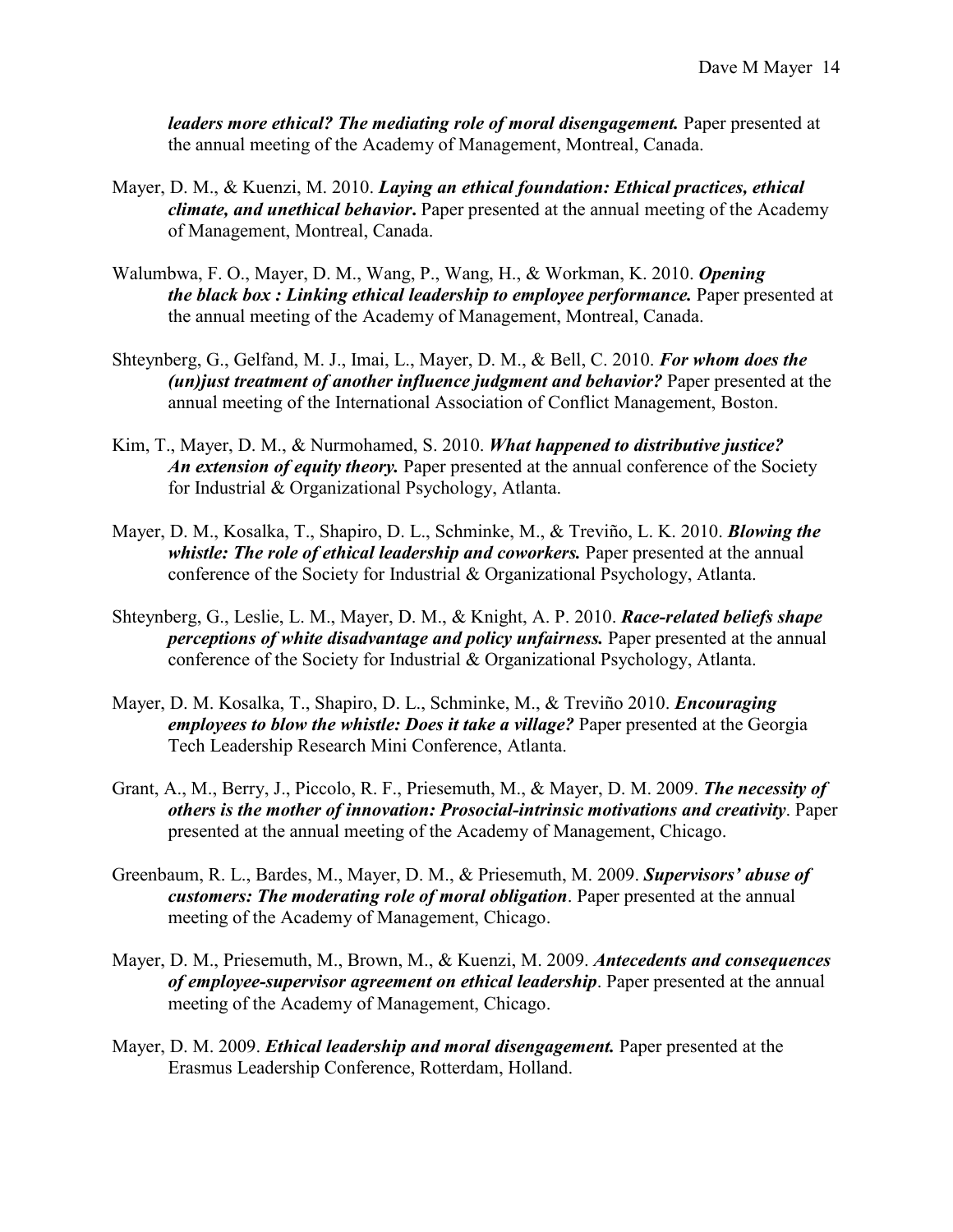- De Cremer, D., van Dijke, M., & Mayer, D. M. 2009. *Cooperating when both self and other are treated fairly: It depends on leader's prototypicality.* Paper presented at the European Congress of Work and Organizational Psychology, Santiago de Compostela, Spain.
- Mayer, D. M., & Kuenzi, M. 2009. *Exploring the "black box" of justice climate: What mechanisms link justice climate to outcomes?* Paper presented at the Annual Conference on Research on Managing Groups and Teams, Ithaca, New York.
- Bardes, M., Mayer, D. M., Hoobler, J. M., Wayne, S. J., & Marinova, S. J. 2009. *An examination of the trickle-down effects of abusive supervision.* Paper presented at the annual conference of the Society for Industrial & Organizational Psychology, New Orleans.
- Carson, J. B., Kuenzi, M., & Mayer, D. M. 2009. *Social learning effects of ethical leaders on employee (un)ethical behavior.* Paper presented at the annual conference of the Society for Industrial & Organizational Psychology, New Orleans.
- Greenbaum, R. L., Bardes, M., Mayer, D. M., & Priesemuth, M. 2009. *Supervisors' abuse of customers: The moderating role of moral obligation.* Paper presented at the annual conference of the Society for Industrial & Organizational Psychology, New Orleans. *\*\*\*\*Voted as one of top posters at the 2009 SIOP conference*
- Nishii, L. H., Mayer, D. M., Vestal, A., Porter, R. L., & Raver, J. L. 2009. *Gender diversity and creativity: The moderating role of group LMX.* Paper presented at the annual conference of the Society for Industrial & Organizational Psychology, New Orleans. *\*\*\*\*Voted as one of top posters at the 2009 SIOP conference*
- Piccolo, R. F., Mayer, D. M., & Ziegert, J. C. 2009. *LMX differentiation as a detriment to group functioning.* Paper presented at the annual conference of the Society for Industrial & Organizational Psychology, New Orleans.
- Ziegert, J. C., Mayer, D. M., & Piccolo, R. F. 2009. *Context matters: Examining the contextual influences of shared leadership.* Paper presented at the annual conference of the Society for Industrial & Organizational Psychology, New Orleans. *\*\*\*\*Voted as one of top posters at the 2009 SIOP conference*
- Workman, K., Mayer, D. M., Thau, S., & De Cremer, D. 2009. *When and why leader mistreatment relates to employee deviance.* Paper presented at the annual conference of the Society for Industrial & Organizational Psychology, New Orleans.
- Mayer, D. M., Greenbaum, R. L., Kuenzi, M., & Shteynberg, G. 2009. *When do fair procedures not matter: A test of the identity violation effect.* Paper presented at the Society for Personality and Social Psychology Justice and Morality Preconference, Tampa.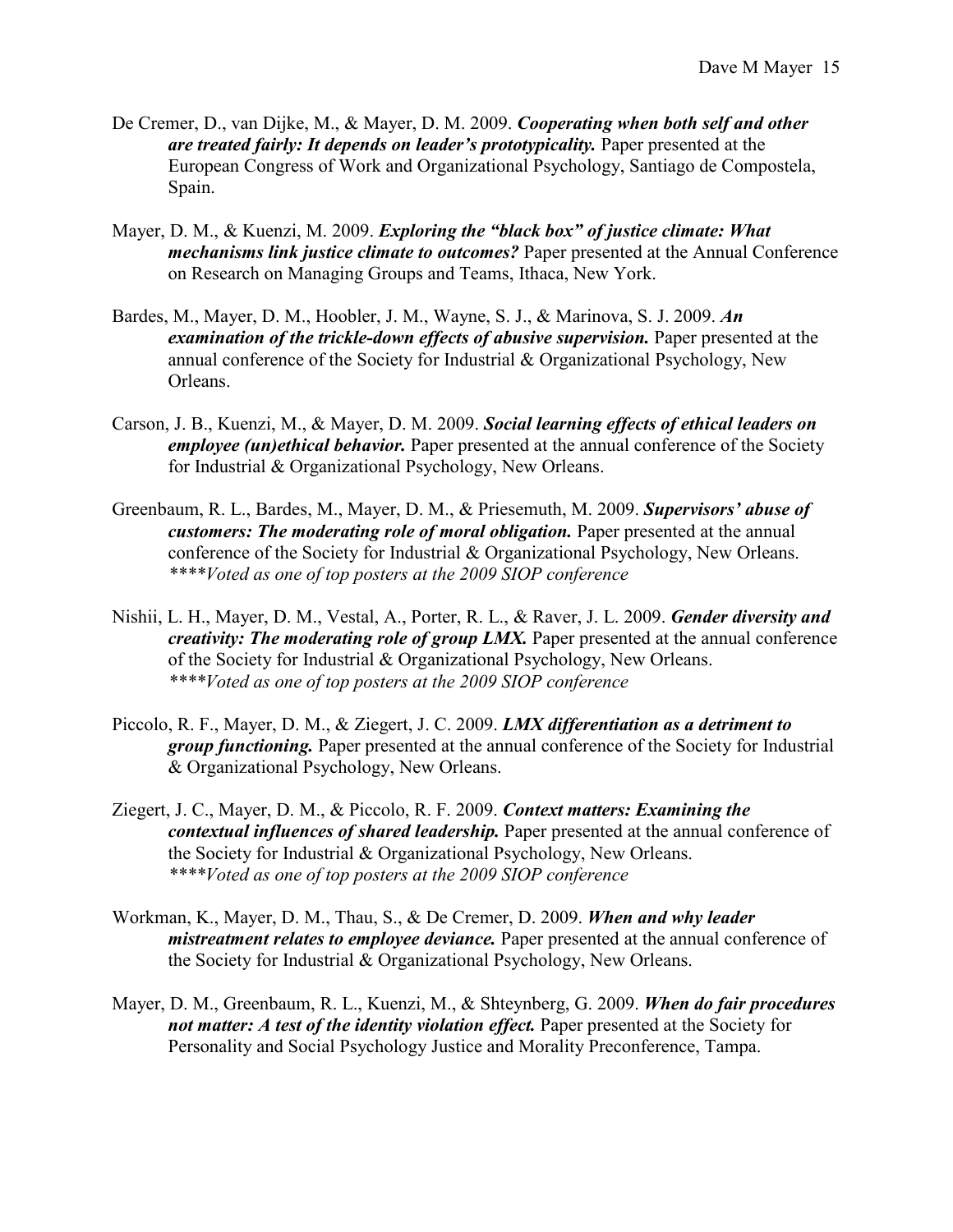- Mayer, D. M, Erdogan, B., & Piccolo, R. F. 2008. *Does LMX differentiation help or hinder group processes and performance?* Paper presented at the annual meeting of the Academy of Management, Anaheim.
- Mayer, D. M., Keller, K. M., Leslie, L. M., & Hanges, P. J. 2008. *When does my relationship with my manager matter most? The moderating role of coworkers' LMX.* Paper presented at the annual meeting of the Academy of Management, Anaheim.
- Mayer, D. M., Ambrose, M. L., & Schminke, M. 2008. (*In)justice on the loose: Test of a trickle-down model of interactional (in)justice.* Paper presented at the Fifth International Round Table on Innovations in Organizational Justice, Lisbon, Portugal.
- Mayer, D. M., Kuenzi, M., & Greenbaum, R. L. 2008. *Creating an ethical climate: Measure development and predictive validity.* Paper presented at the Psychological Perspectives on Ethical Behavior and Decision Making conference, Tilburg, Netherlands.
- Mayer, D. M. 2008. *The effects of group-level leader-member exchange on interactional justice perceptions.* Paper presented at the annual conference of the Society for Industrial & Organizational Psychology, San Francisco. *\*\*\*\*Voted as one of top posters at the 2008 SIOP conference*
- Mayer, D. M., Aquino, K., Greenbaum, R. L., & Kuenzi, M. 2008. *Identity and ethical leadership: How ethical leaders promote group harmony.* Paper presented at the annual conference of the Society for Industrial & Organizational Psychology, San Francisco.
- Mayer, D. M., Bardes, M., & Piccolo, R. F. 2008. *Do servant-leaders satisfy follower needs? An organizational justice perspective.* Paper presented at the annual conference of the Society for Industrial & Organizational Psychology, San Francisco.
- Piccolo, R. F., Bardes, M., Mayer, D. M., & Judge, T. A. 2008. *Does high quality leadermember exchange accentuate the effects of organizational justice?* Paper presented at the annual conference of the Society for Industrial & Organizational Psychology, San Francisco.
- Ziegert, J. C., Mayer, D. M., & Piccolo, R. P. 2008. *Sharing leadership: Examining vertical and shared charisma in organizations.* Paper presented at the annual conference of the Society for Industrial & Organizational Psychology, San Francisco.
- Mayer, D. M. 2008. *Ethical arguments: Which types do we use and are we consistent?* Paper presented at the first annual Behavioral Ethics conference, Orlando, FL.
- Greenbaum, R. L., & Mayer, D. M. 2007. *The effects of ethical characteristics of leaders and organizational structure on ethical climate: A theoretical overview***.** Paper presented at the annual meeting of the Southern Management Association, Nashville.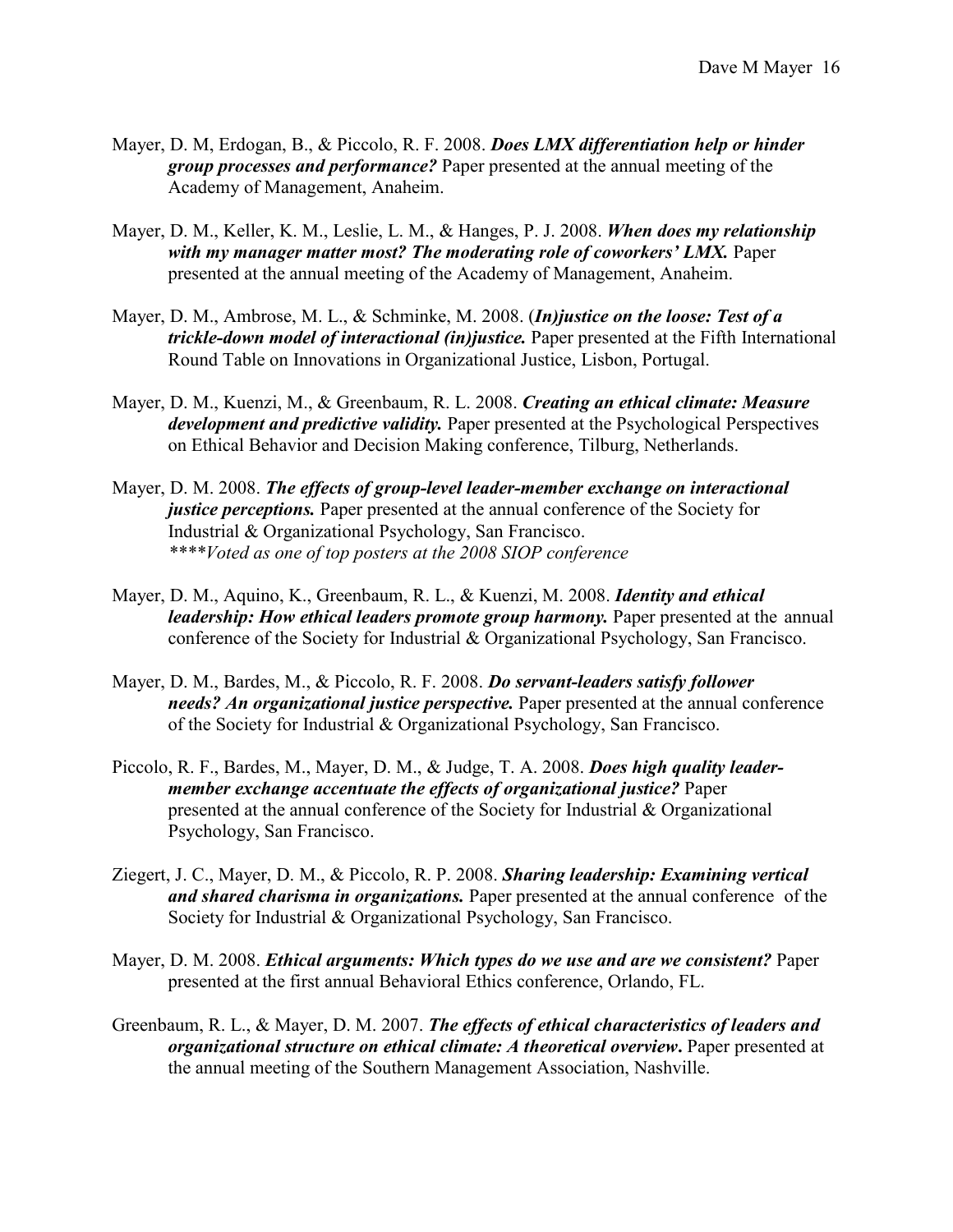- Mayer, D. M., Caldwell, J., Ford, R., Uhl-Bien, M., & Gresock, A. 2007. *Should I serve my customer or my supervisor? A relational perspective on pro-social rule breaking.* Paper presented at the annual meeting of the Academy of Management, Philadelphia.
- Mayer, D. M., Kuenzi, M., Greenbaum, R. L., Bardes, M., Salvador, R., & Caldwell, J. 2007. *How low does ethical leadership flow? Examining the effects of supervisors and top management.* Paper presented at the annual meeting of the Academy of Management, Philadelphia.
- Schminke, M., Mayer, D. M., Shapiro, D. L., & Harned, P. J. 2007. *Under pressure: Do ethical leaders help employees blow the whistle?* Paper presented at the annual meeting of the Academy of Management, Philadelphia.
- Mayer, D. M., Ford, R., Caldwell, J., Gresock, A., & Uhl-Bien, M. 2007. *Examining the impact of managerial and customer relationships on pro-social rule breaking.* Paper presented at the 10<sup>th</sup> annual Quality in Services Symposium, Orlando.
- Bardes, M., & Mayer, D. M. 2007. *Why does injustice promote deviance? The effect of need satisfaction.* Paper presented at the annual conference of the Society for Industrial & Organizational Psychology, New York.
- Mayer, D. M., Greenbaum, R. L., Kuenzi, M., & Shteynberg, G. 2007. *When and why does procedural justice not always matter?* Paper presented at the annual conference of the Society for Industrial & Organizational Psychology, New York.
- Mayer, D. M., Leslie, L. M., Kravitz, D. A., Phillips, T. N., & Gresock, A. 2007. *Affirmative action and the stigma of incompetence: A meta-analytic review.* Paper presented at the annual conference of the Society for Industrial & Organizational Psychology, New York.
- Mayer, D. M., & Bardes, M. 2006. *Integrating organizational justice and self-determination theory: The moderating effects of need satisfaction.* Paper presented at the annual meeting of the Southern Management Association, Clearwater, FL.
- Gelfand, M. J., Shteynberg, G., Imai, L., Mayer, D. M., & Bell, C. M. 2006. *Individualismcollectivism as a moderator of justice contagion.* Paper presented at the annual meeting of the Academy of Management, Atlanta.
- Mayer, D. M., & Piccolo, R. F. 2006. *Context and leader-member exchange: A review and integration of network and multilevel perspectives.* Paper presented at the annual meeting of the Academy of Management, Atlanta.
- Mayer, D. M., Shteynberg, G., & Gray, R. L. 2006. *When does procedural justice matter? A test of the identity violation effect.* Paper presented at the annual meeting of the Academy of Management, Atlanta.

Duan, L., & Mayer, D. M. 2006. *Time limits and adverse impact: Time management as a*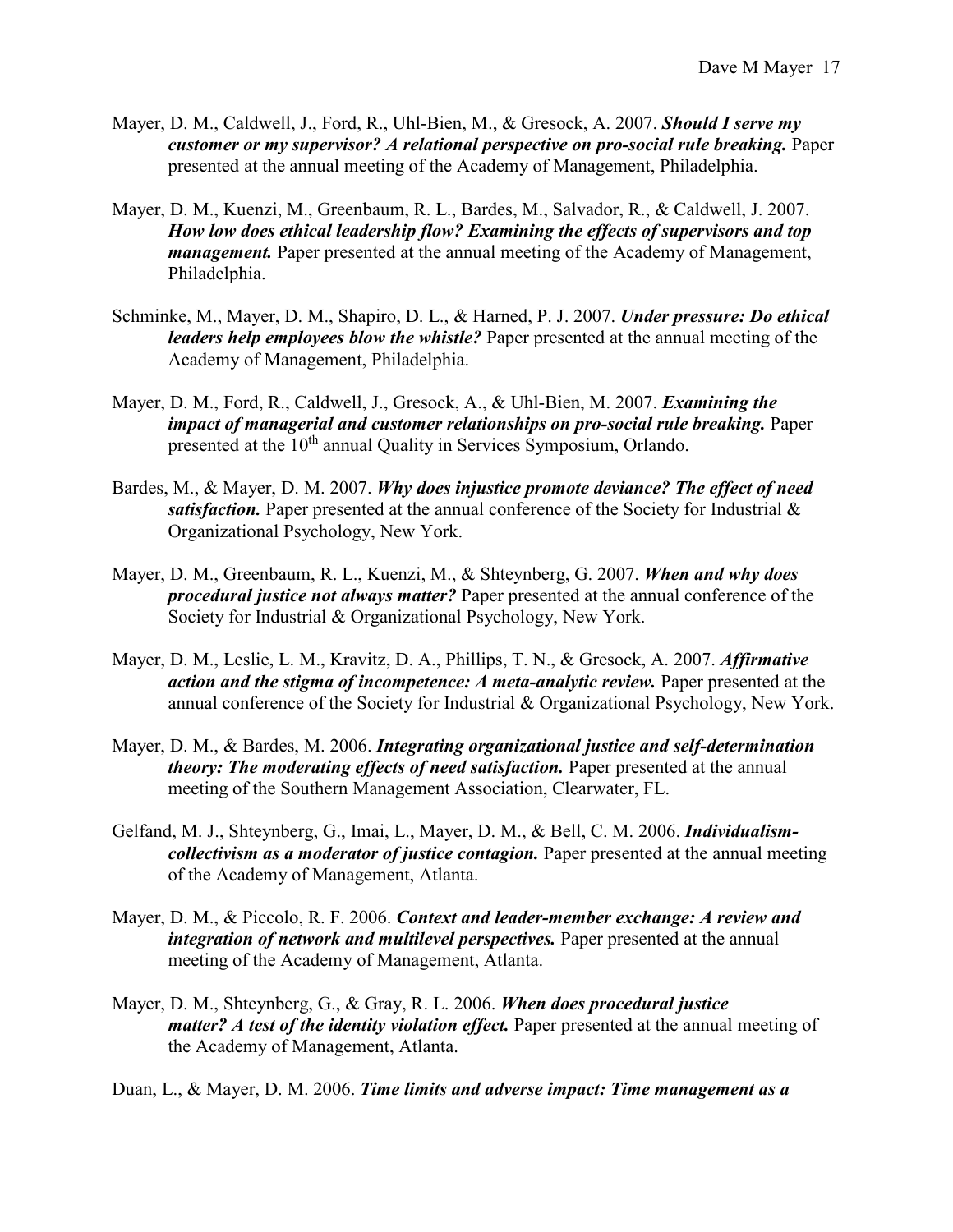*moderator.* Paper presented at the annual conference of the Society for Industrial & Organizational Psychology, Dallas.

- Mayer, D. M. 2006. *A group-level examination of the relationship between LMX and justice.* Paper presented at the annual conference of the Society for Industrial  $\&$ Organizational Psychology, Dallas.
- Mayer, D. M., Ehrhart, K. H., & Ziegert, J. C. 2006. *The effects of cultural mistrust on diversity-related attributions and attraction.* Paper presented at the annual conference of the Society for Industrial & Organizational Psychology, Dallas.
- Mayer, D. M., Shteynberg, G., & Bardes, M. 2006. *Integrating organizational justice and self-determination theory: The moderating effects of need satisfaction.* Paper presented at the annual conference of the Society for Industrial & Organizational Psychology, Dallas.
- Spilka, S., Kilian, B., Ehrhart, K. H., Mayer, D. M., & Ziegert, J. C. 2006. *Diversity-related attributions in response to web-based recruitment materials.* Poster presented at the 86<sup>th</sup> annual conference of the Western Psychological Association, Palm Springs, CA.
- Ehrhart, K. H., Mayer, D. M., & Ziegert, J. C. 2005. *What a tangled web we weave: The intersection of technology and diversity on applicant attraction.* Paper presented at the annual meeting of the Academy of Management, Honolulu.
- Mayer, D. M., Keller, K. M., Hanges, P. J., & Leslie, L. M. 2005. *When must there be justice for all? A multilevel examination of justice in teams.* Paper presented at the annual meeting of the Academy of Management, Honolulu.
- Newman, D. A., Mayer, D. M., & Farr, J. L. 2005. *Social exchange and union commitment: Examining multilevel homology.* Paper presented at the annual meeting of the Academy of Management, Honolulu.
- Ehrhart, K. H., Mayer, D. M., & Ziegert, J. C. 2005. *Web-based recruitment: Exploring the effects of website content and characteristics.* Paper presented at the annual conference of the Society for Industrial & Organizational Psychology, Los Angeles.
- Lyon, J. S., Ramesh, A., Mayer, D. M., & Schneider, B. 2005. *Expanding job analysis accuracy: A strategic criterion-related validity approach.* Poster presented at the annual conference of the Society for Industrial & Organizational Psychology, Los Angeles.
- Mayer, D. M., & Ehrhart, M. G. 2005. *OCB and service climate: Examining multilevel antecedents of customer satisfaction.* Poster presented at the annual conference of the Society for Industrial & Organizational Psychology, Los Angeles.

Mayer, D. M., & Taylor, M. S. 2005. *A needs-based theory of justice and individual*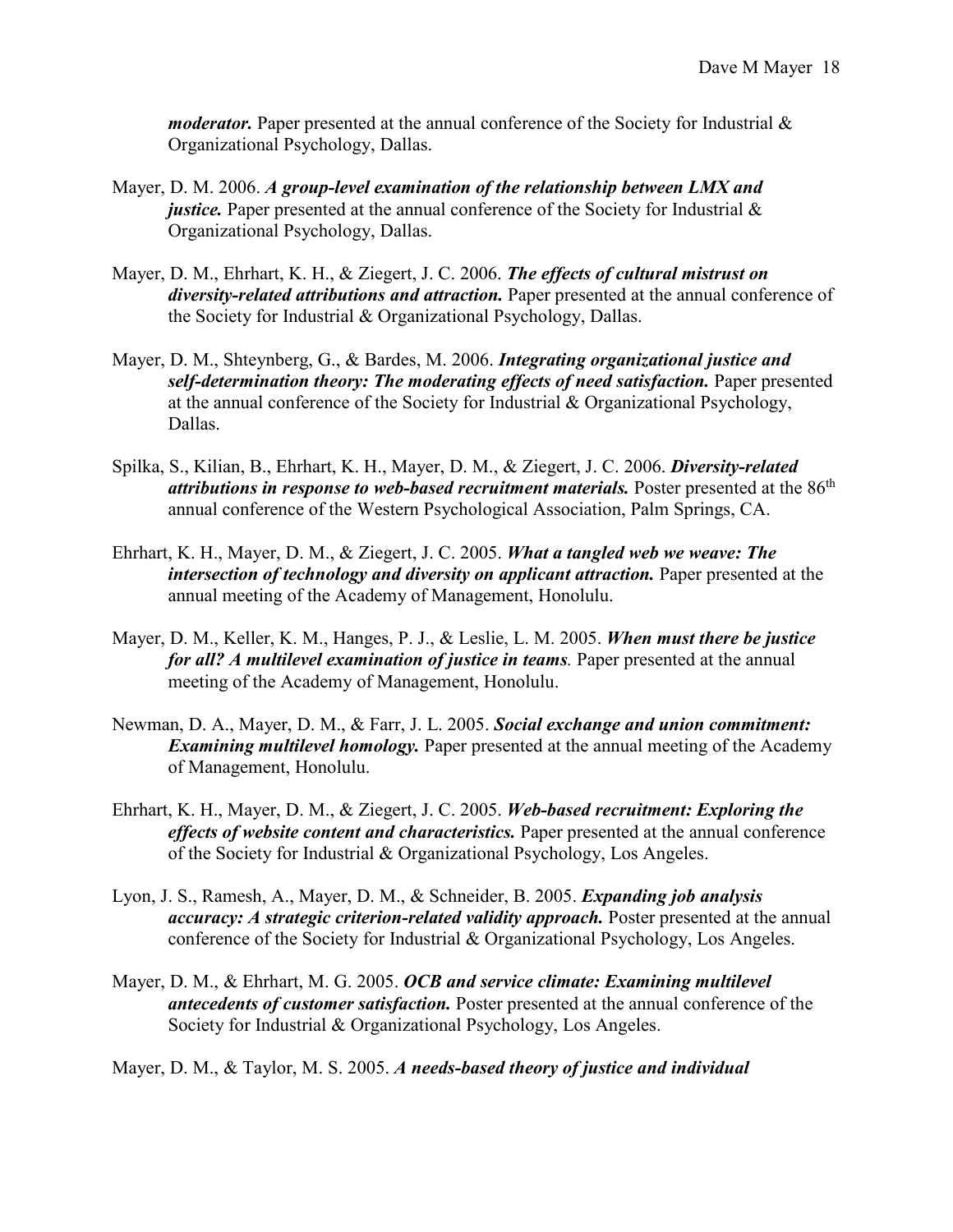*differences.* Paper presented at the annual conference of the Society for Industrial & Organizational Psychology, Los Angeles.

- Mayer, D. M., Ziegert, J. C., & Ehrhart, K. H. 2005. *Integrating applicant attraction and organizational justice: An uncertainty-based perspective.* Poster presented at the annual conference of the Society for Industrial & Organizational Psychology, Los Angeles.
- Ziegert, J. C., Ehrhart, K. H., & Mayer, D. M. 2005. *Do perceptions mirror reality? Examining conceptualizations and measurements of fit.* Paper presented at the annual conference of the Society for Industrial & Organizational Psychology, Los Angeles.
- Mayer, D. M. 2004. *A review, critique, and prescription for the empirical research on ethical climate.* Interactive poster presented at the annual meeting of the Academy of Management, New Orleans.
- Mayer, D. M., Ehrhart, M. G., & Schneider, B. 2004. *When does a service climate lead to satisfied customers? An examination of potential moderators.* Paper presented at the annual meeting of the Academy of Management, New Orleans.
- Mayer, D. M., Nishii, L. H., Schneider, B., & Goldstein, H. W. 2004. *Creating a fair environment: The effects of leader personality on justice climates levels and outcomes.* Paper presented at the annual meeting of the Academy of Management, New Orleans.
- Mayer, D. M., Ployhart, R. E., & Shteynberg, G. 2004. *Demographic differences in banding reactions: A policy-capturing approach.* Poster presented at the annual conference of the Society for Industrial & Organizational Psychology, Chicago.
- Hayes, S. C., Mayer, D. M., Bates, A. L., & Gelfand, M. J. 2004. *Development of a measure of cultural mistrust.* Poster presented at the annual conference of the Society for Industrial & Organizational Psychology, Chicago.
- Nishii, L. H., Mayer, D. M., Goldstein, H. W., & Dotan, O. 2004. *Diversity and bottom-line performance: The moderating role of leader-member exchanges.* Poster presented at the annual conference of the Society for Industrial & Organizational Psychology, Chicago.
- Dotan, O., Goldstein, H. W., Nishii, L. H., & Mayer, D. M. 2004. *Leader-member exchange, group-level process, and group performance.* Poster presented at the annual conference of the Society for Industrial & Organizational Psychology, Chicago.
- Mayer, D. M., & Ployhart, R. E. 2003. *The influence of explanations and individual differences on applicants' perceptions.* Poster presented at the annual conference of the Society for Industrial & Organizational Psychology, Orlando.

Ehrhart, M. G., Mayer, D. M., & Schenider, B. 2003. *Leadership, justice climate, and OCB: A*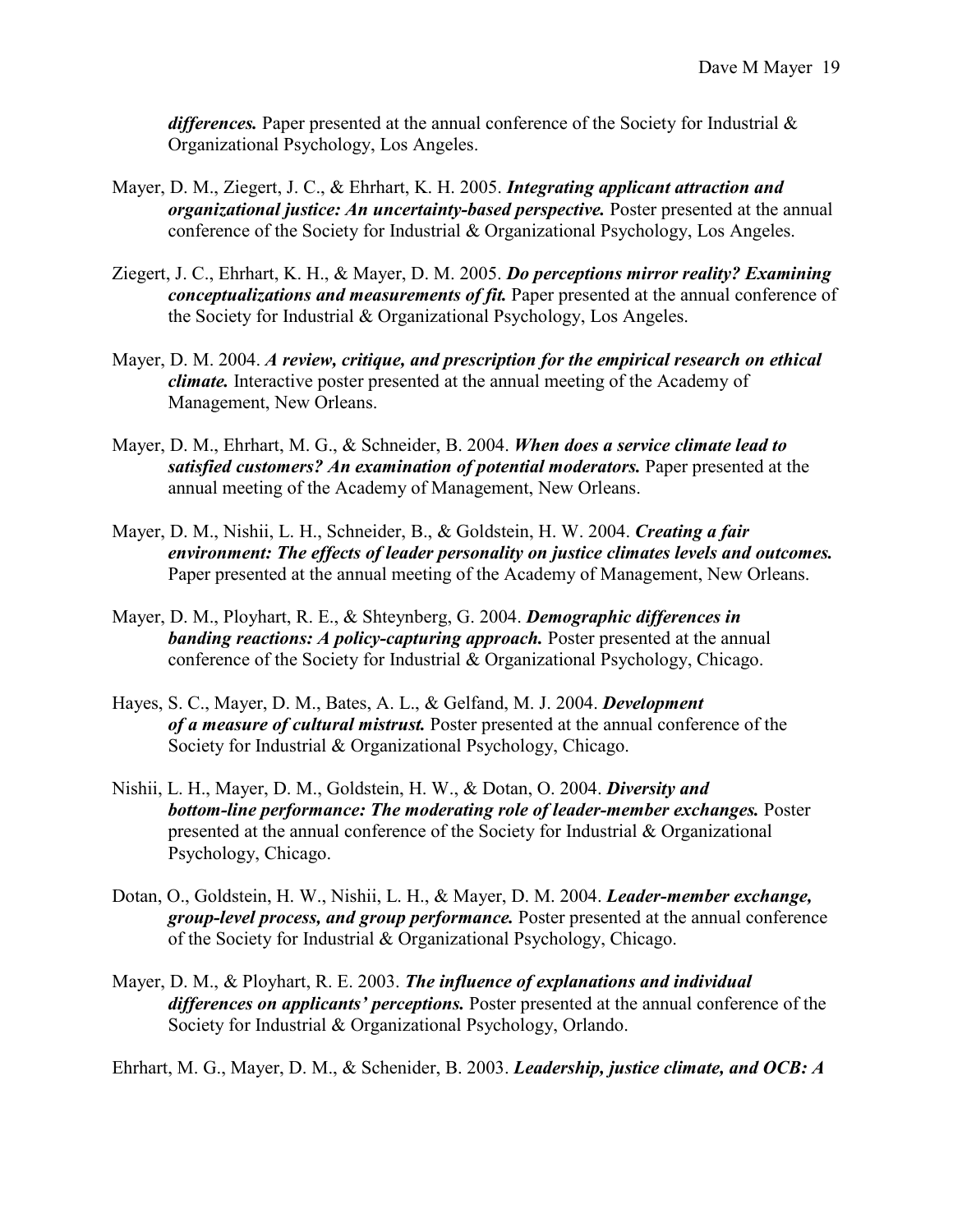*climate strength approach.* Paper presented at the annual conference of the Society for Industrial and Organizational Psychology, Orlando.

- Moon, H., Takeuchi, R., & Mayer, D. M. 2003. *The interaction between procedural justice and other-centered personality in predicting innovative suggestions.* Paper presented at the annual conference of the Society for Industrial & Organizational Psychology, Orlando.
- Salvaggio, A. N., Lyon, J. S., Nishii, L. H., Schneider, B., Mayer, D. M., & Ramesh, A. 2003. *Beyond the big five: Predicting service-oriented leadership from core selfevaluations***.** Poster presented at the annual conference of the Society for Industrial and Organizational Psychology, Orlando.
- Mayer, D. M. 2003. *The current state of ethical climate.* Paper presented at the annual conference of Industrial and Organizational Psychology & Organizational Behavior, Akron, OH.
- Mayer, D. M., & Hanges, P. J. 2002. *What underlies stereotype threat?: An examination of potential mediators.* Paper presented at the annual conference of the Society for Industrial & Organizational Psychology, Toronto.
- Mayer, D. M., Schneider, B., Saltz, J. L., Ehrhart, M. G., & Salvaggio, A. N. 2002. *Service and sales: The role of customer satisfaction.* Paper presented at the annual conference of the Society for Industrial & Organizational Psychology, Toronto.
- Saltz, J. L., Schneider, B., Ehrhart, M. G., & Mayer, D. M. 2002. *Leader personality and leader behavior: Necessary ingredients for service.* Paper presented at the annual conference of the Society for Industrial & Organizational Psychology, Toronto.
- Ployhart, R. E., Saltz, J. L., Mayer, D. M., & Bliese, P. 2002. *Individual adaptability: Measurement, construct validity, and relations to leadership performance.* Paper presented at the annual International Personnel Management Association conference on personnel assessment, New Orleans.
- Mayer, D. M., & Ployhart, R. E. 2001. *Explanations and fairness perceptions: The moderating role of individual differences.* Paper presented at the annual conference of Industrial and Organizational Psychology & Organizational Behavior, State College, PA.
- Saltz, J. L., Mayer, D. M., & Ployhart, R. E. 2001. *Validation of an employee adaptability scale.*  Paper presented at the annual conference of Industrial and Organizational Psychology & Organizational Behavior, State College, PA.

#### **INVITED DISCUSSANT ROLE**

Mayer, D. M. 2019. *Moral heroism: What makes employees stand up to report or stop unethical conduct?* Symposium conducted at the annual meeting of the Academy of Management, Boston.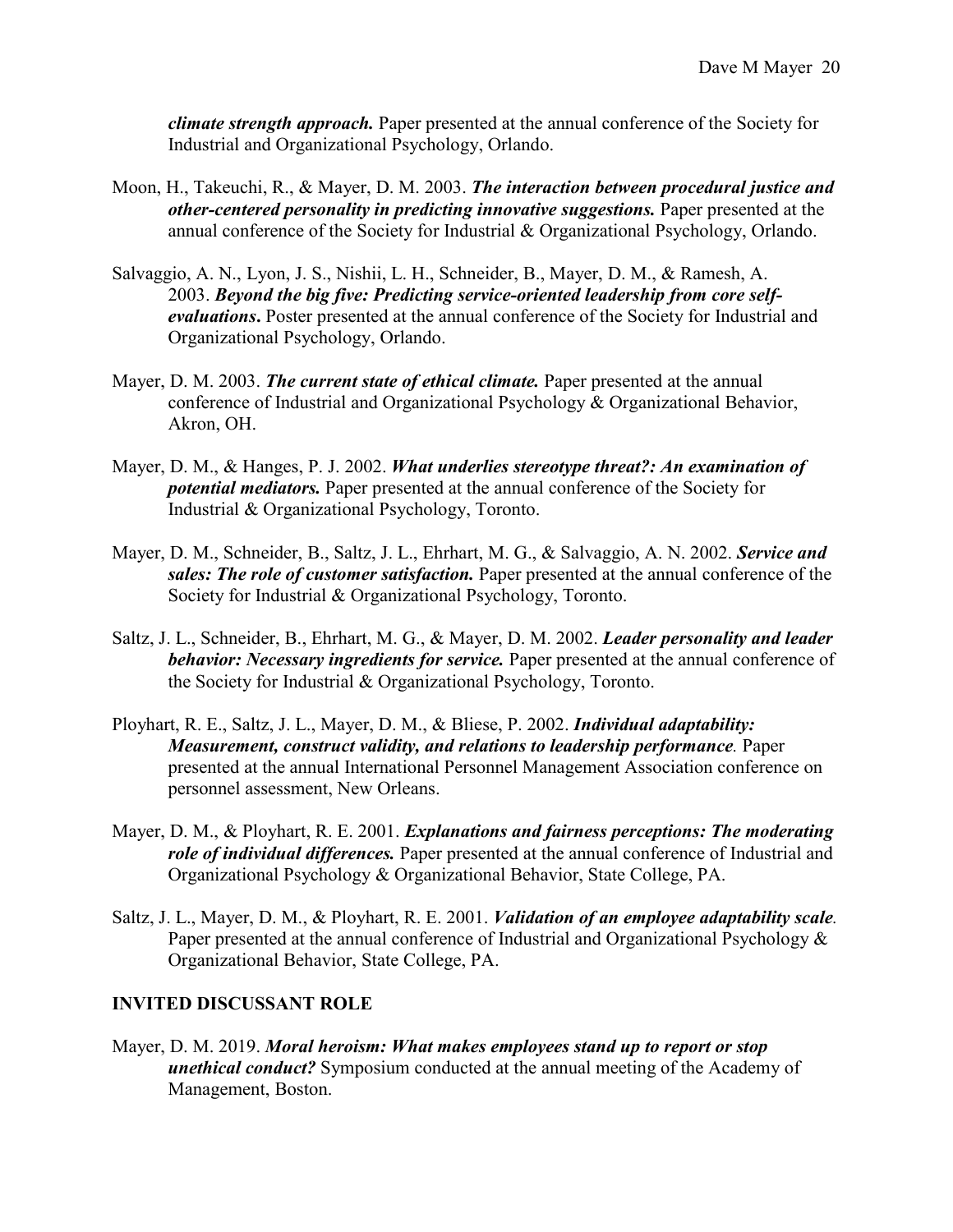- Mayer, D. M. 2019. *Consequences of unethical behaviors at work.* Symposium conducted at the annual meeting of the Academy of Management, Boston.
- Mayer, D. M. 2019. *Moral judgments of organizational behavior and misconduct.* Symposium conducted at the annual meeting of the Academy of Management, Boston.
- Mayer, D. M. 2017. *Doing good or looking good? Distinguishing between private and public prosociality.* Symposium conducted at the annual meeting of the Academy of Management, Atlanta.
- Mayer, D. M. 2016. *After the fall: Responses and reactions to unethical behavior in organizations.* Symposium conducted at the annual meeting of the Academy of Management, Anaheim.
- Mayer, D. M. 2015. *When only outcomes matter: New perspectives on bottom-line mentality research.* Symposium conducted at the annual meeting of the Academy of Management, Vancouver.
- Mayer, D. M. 2013. Leading from the back or the front: *A look at humble and narcissistic leaders.* Symposium conducted at the annual meeting of the Academy of Management, Orlando.
- Mayer, D. M. 2012. *Behavioral ethics: Challenging the fundamental assumptions of an emerging field.* Symposium conducted at the annual meeting of the Academy of Management, Boston.
- Mayer, D. M. 2012. *Abusive, destructive, and betraying leaders: Effects and organizational recovery*. Symposium conducted at the annual conference of the Society for Industrial & Organizational Psychology, San Diego.
- Mayer, D. M. 2011. *New perspectives in behavioral ethics research.* Symposium presented at the annual meeting of the Academy of Management, San Antonio.
- Mayer, D. M. 2011. Paper discussant at 17<sup>th</sup> Annual Wharton OB Conference.

#### **CHAIRED SYMPOSIA**

- Bae, K. K., & Mayer, D. M. 2021. *A leader-centric approach to leader well-being: How leaders' behaviors affect their own well-being.* Symposium to be presented at the annual meeting of the Academy of Management, Virtual.
- Bae, K. K., & Mayer, D. M. 2019. *Beyond biological sex: The importance of the psychological study of gender in organizations.* Symposium presented at the annual meeting of the Academy of Management, Boston.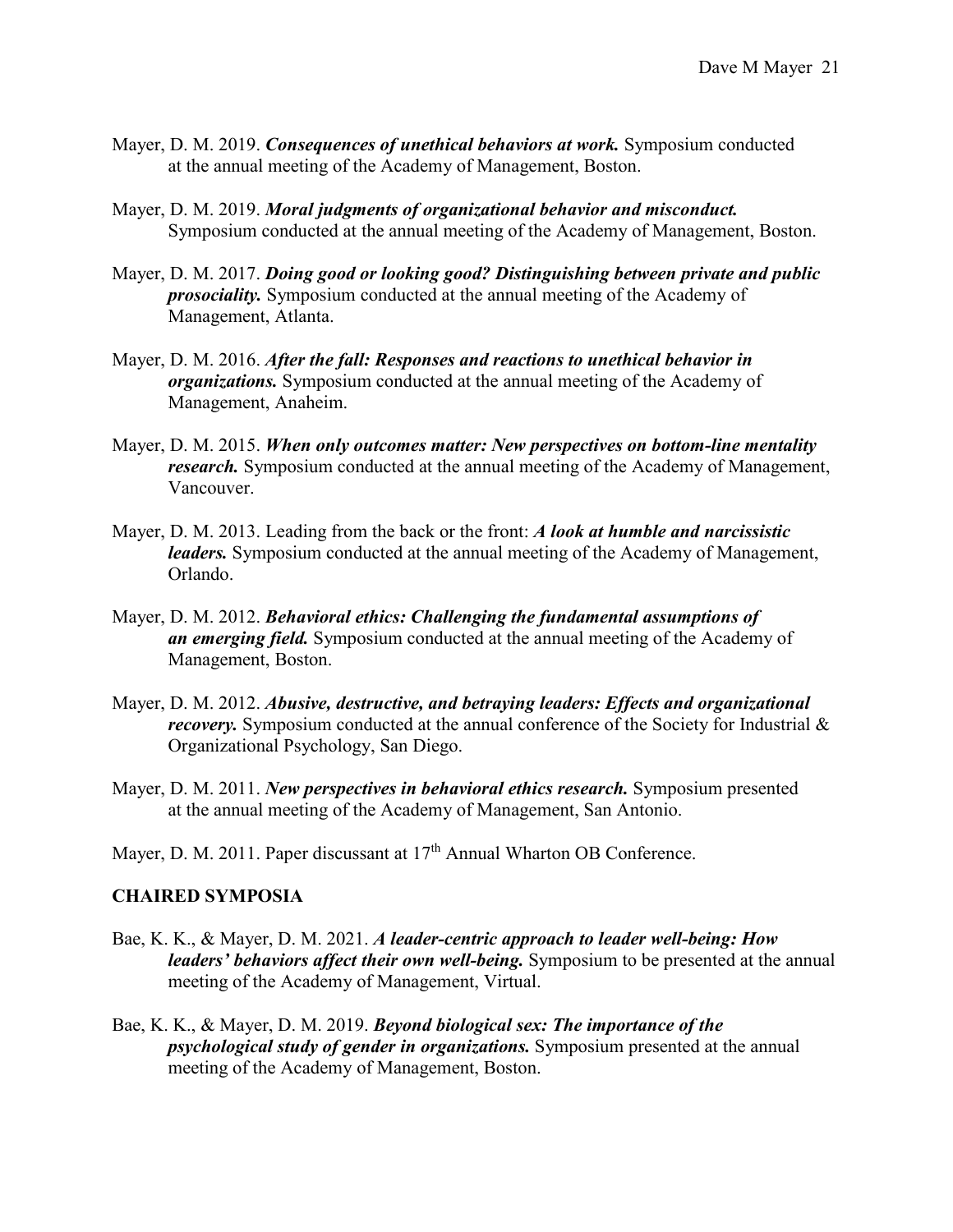- Ong, M., & Mayer, D. M. 2014. *Using moral psychology to understand organizational problems.* Symposium conducted at the annual meeting of the Academy of Management, Philadelphia.
- Ong, M., Ashford, S. J., Sonenshein, S., & Mayer, D. M. 2013. *Advocating an ethical viewpoint: Speaking up about social and ethical issues in organizations.* Symposium conducted at the annual meeting of the Academy of Management, Orlando.
- Mayer, D. M., & Moore, C. 2010. *A behavioral ethics approach to understanding antecedents of (un)ethical behavior in organizations.* Symposium conducted at the annual meeting of the Academy of Management, Montreal, Canada.
- Mayer, D. M. 2007. *New developments in ethical leadership: Multilevel and international perspectives.* Symposium conducted at the annual meeting of the Academy of Management, Philadelphia.
- Mayer, D. M., & De Cremer, D. 2007. *Toward a motivational perspective on organizational justice*. Symposium conducted at the annual conference of the Society for Industrial & Organizational Psychology, New York.
- Mayer, D. M., & Leslie, L. M. 2007. *What's new in affirmative action research: Advances and future directions***.** Symposium conducted at the annual conference of the Society for Industrial & Organizational Psychology, New York.
- Mayer, D. M. & Gelfand, M. J. 2006. *When do we care about others' treatment? Examining boundary conditions of others' justice effects.* Symposium presented at the annual meeting of the Academy of Management, Atlanta.
- Ehrhart, K. H., Mayer, D. M., & Ziegert, J. C. 2005. *Where recruitment is @: Current approaches to web-based attraction***.** Symposium conducted at the annual conference of the Society for Industrial & Organizational Psychology, Los Angeles.
- Mayer, D. M. 2005. *Validity and diversity goals: Innovative approaches to adverse impact reduction*. Symposium conducted at the annual conference of the Society for Industrial & Organizational Psychology, Los Angeles.
- Mayer, D. M., & Taylor, M. S. 2005. *Who cares most about justice? A theoretically-based individual difference perspective***.** Symposium conducted at the annual conference of the Society for Industrial & Organizational Psychology, Los Angeles.
- Mayer, D. M., & Colquitt, J. A. 2004. *Advances in justice climate research: Examining antecedents, consequences, emergence and measurement***.** Symposium conducted at the annual meeting of the Academy of Management, New Orleans.

### **TEACHING EXPERIENCE**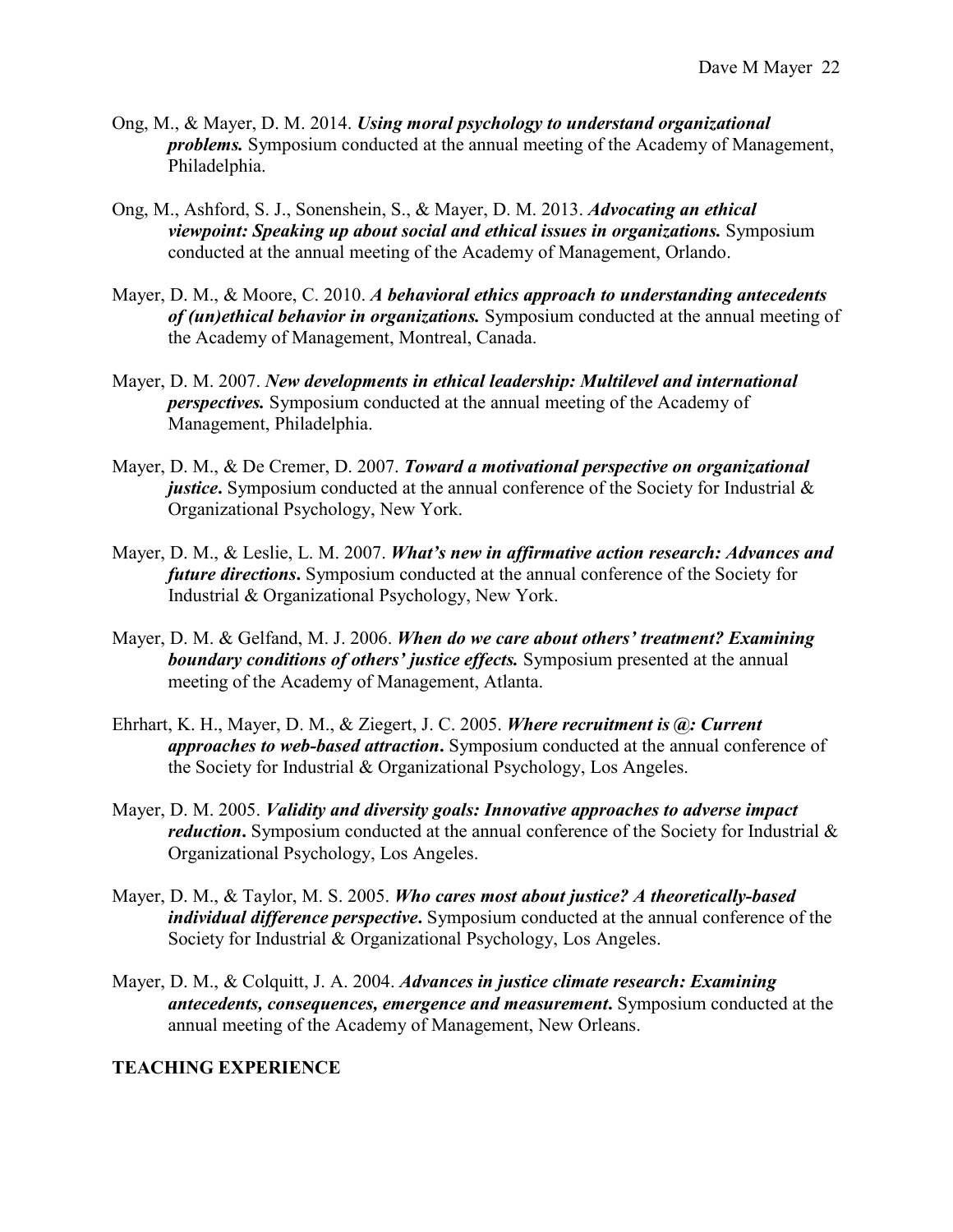### Teaching at the **University of Michigan**

- Degree Program Courses
	- o Businesses and Leaders: The Positive Difference (BA 200)
		- **Undergraduate**
	- o Leading a Good Life (MO 320)
		- Undergraduate
	- o Leadership in Organizations (MO 321)
		- Undergraduate
	- o Leading People & Organizations (MO 503)
		- **Graduate**
	- o Leading a Good Life (formerly Leading with Values) (MO 620)
		- **Graduate**
	- o Leadership Development: Self Awareness, Skills and Strategies (MO 621)
		- **Graduate**
	- o Mechanisms (MO 899)
		- Doctoral
- Additional Non-Degree Classes
	- o Ethics in Leadership (Leading with Values)
		- **EMBA**
		- $-MAcc$
	- o BBA and Beyond/Leading and Learning
		- $-BBA$
	- o RLI CrossRoads
		- $-BBA$
	- o MSCM
		- **Introductory management class**
	- o Executive Education
		- Custom
			- ICBC (served as mentor; taught being one's ideal self)
			- Bendix (leadership and ethics)
			- University of Michigan Medical School (leadership)
			- Toyota (leadership)
			- Western Michigan Businesses (leadership and ethics)
			- Lexmark (leadership)
			- RV Retailers leadership)
		- Open Enrollment
			- Michigan Executive Program (leadership and ethics)
			- Positive Leadership (ethics and motivation)
			- Emerging Leaders Program (decision making, influence)
			- Leading High-Performing Teams (diversity and team effectiveness)
			- Strategic Leaders Program (faculty director; competing values, leader character)
			- Sports and Organizational Dynamics Conference (breakout facilitator)
	- o Speaker's Bureau and Invited Industry Talks
		- Copier Dealers Association CEO Meeting (positive leadership)
		- Academic Leadership Institute for Mid-Career Faculty in the GLCA (thriving)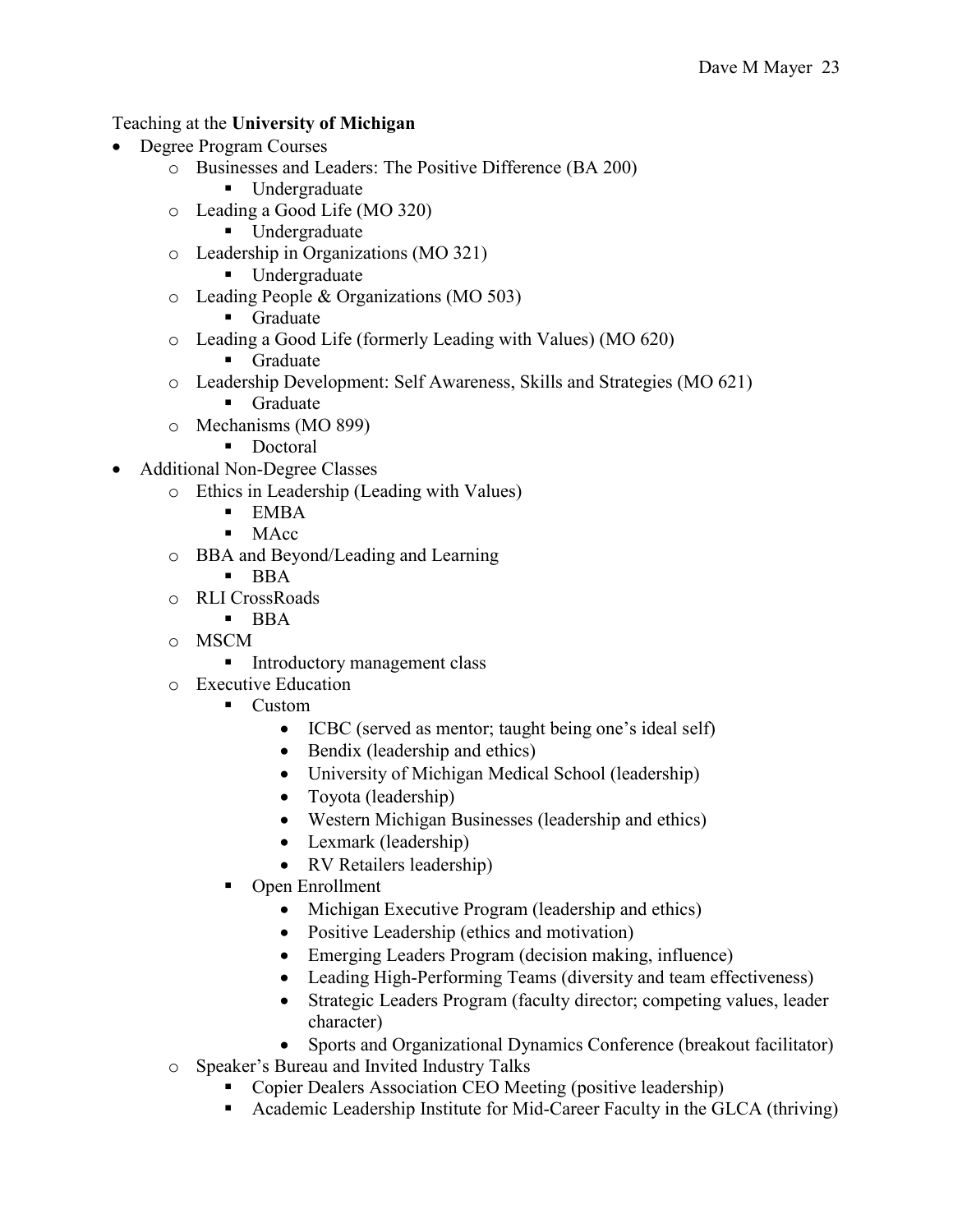- Haworth, Inc. Finance Leadership Team Meeting (positive leadership)
- **Institute for Continuing Legal Education (thriving and growth)**

# Teaching at the **University of Central Florida**

- Human Resources (MAN 3301)
	- o Undergraduate
- Human Resources Recruitment and Selection (MAN 4320) o Undergraduate
- Organizational Behavior (MAN 6245)
	- o MBA
- Prosocial Behavior (MAN 7916)
	- o Doctoral

# Teaching at the **University of Maryland**

- Organizational Psychology (PSYC 465)
	- o Undergraduate

# **TEACHING INTERESTS**

- Leadership
- Leading a Good Life
- Business Ethics
- Organizational Behavior

# **CONSULTING, INDUSTRY TALKS, RETREATS & APPLIED RESEARCH**

• Copier Dealer's Association, Ethics Resource Center, Ethical Systems, Giant Eagle, Great Lakes Colleges Association, Haworth Inc., Institute for Continuing Legal Education, NEW's Leadership DELI program, Personnel Decisions Research Institute, P.H.I. Consulting Group, Piston Group, Schwan's, Schweiger Dermatology, SunTrust, University of Michigan Medical School, Wieden + Kennedy

# **INVITED TALKS**

2023

• National University of Singapore Business School (forthcoming)

# 2022

• University of Pennsylvania, The Wharton School

2020

- University of Maryland, Social, Decision, and Organizational Sciences Area of the Psychology Department (Invited speaker in Colloquium Series)
- Purdue University, Krannert School of Management (Invited speaker as the Distinguished OB/HR Scholar Lecture)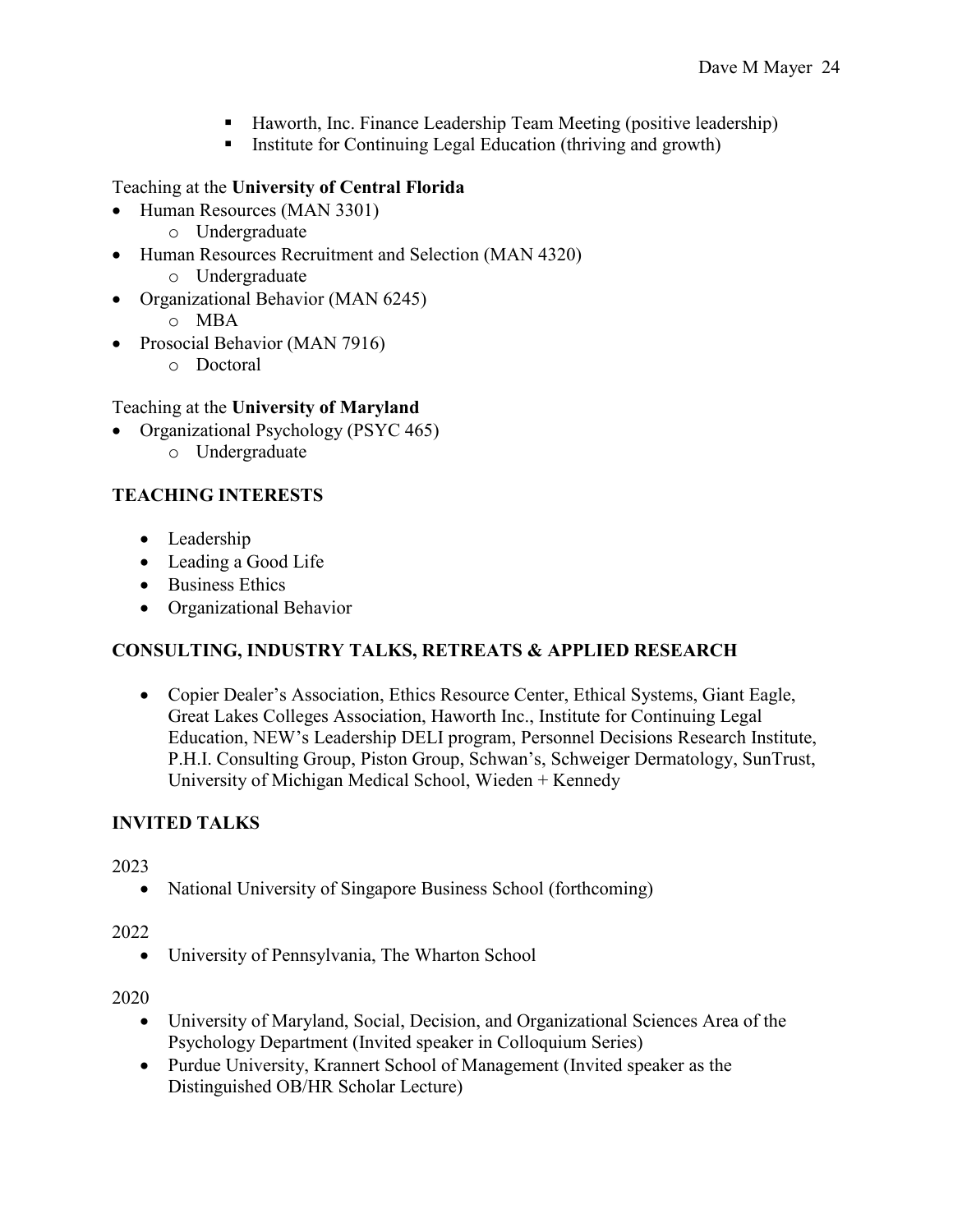2019

- London Business School (Invited speaker at inaugural "Moral Psychology and Behavioural Ethics Conference")
- Duke University, Fuqua School of Business (Invited speaker at "New Directions in Leadership" Conference)
- University of Wisconsin, Milwaukee, Lubar School of Business (Invited speaker at "Business Ethics Week")
- New York University, Stern School of Business (Invited speaker at second "Ethical Systems Conference")
- Arizona State University, W. P. Carey School of Business (Keynote Address at "Micro Meets Macro Conference")

2018

- Cornell University, SC Johnson College of Business
- University of Maryland, Robert. H. Smith School of Business
- University of Michigan, Ross School of Business (Invited speaker at "Positive Business" Conference")
- Oregon State University, College of Business

# 2017

• University of Michigan, Center for Positive Organizations (Consortium Webinar)

2016

- University of California, Los Angeles, Anderson School of Management
- University of California, Santa Barbara, Department of Psychological and Brain Sciences

# 2015

- University of Minnesota, Carlson School of Management
- Washington University, Olin Business School

# 2014

- Vanderbilt University, Owen Graduate School of Management
- University of Virginia, Darden School of Business and McIntire School of Commerce
- University of Michigan, Center for Positive Organizations (Positive Links)
- University of Michigan, Department of Psychology (Social Psychology Brown Bag)
- Hong Kong University of Science and Technology Business School
- The Hong Kong Polytechnic University Business School

# 2013

- Stanford University, Graduate School of Business
- University of California, Berkeley, Haas School of Business
- New York University, Stern School of Business
- University of Toronto, Rotman School of Management
- University of Western Ontario, Ivey School of Business
- Michigan State University, Department of Psychology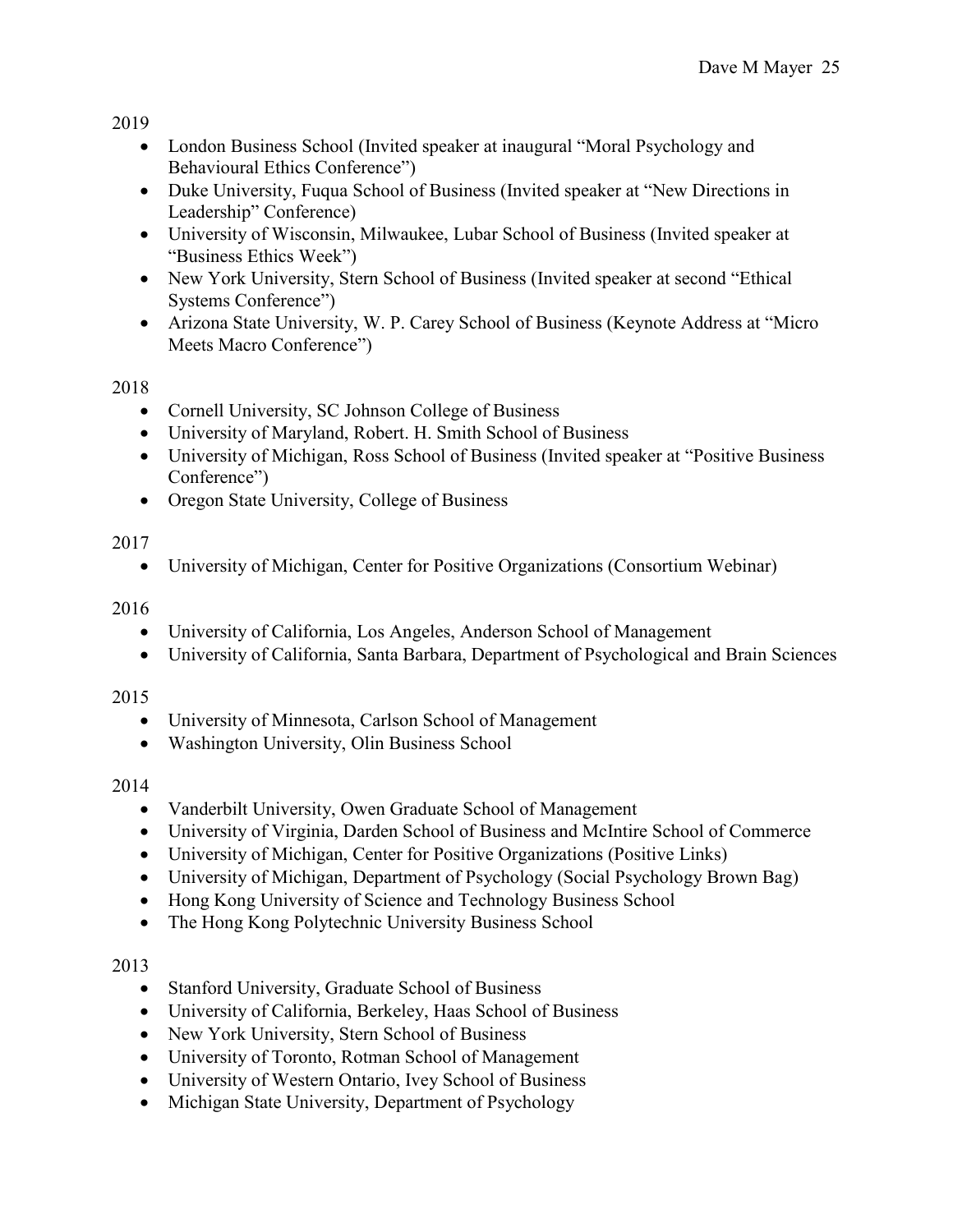- University of Pittsburgh, Katz School of Business
- Oklahoma State University, Spears School of Business
- University of Michigan, Interdisciplinary Committee on Organization Studies (ICOS)
- Wayne State University, Department of Psychology

### 2012

• None

### 2011

- Case Western Reserve University, Weatherhead School of Management
- University of British Columbia, Sauder School of Business
- University of Washington, Foster School of Business

### 2010

- Cornell University, Johnson School of Business
- Drexel University, LeBow College of Business
- London Business School
- University of Illinois, Department of Psychology
- University of Pennsylvania, The Wharton School (16<sup>th</sup> Annual Wharton OB Conference)

### 2009

- University of California, Irvine, Paul Merage School of Business
- University of Michigan, Ross School of Business (Center for Positive Organizational Scholarship)
- University of South Florida, Department of Psychology
- Wayne State University, Department of Psychology

### 2008

- Arizona State University, W. P. Carey School of Business
- Rice University, Jesse H. Jones Graduate School of Business
- Southern Methodist University, Cox School of Business
- University of California, Los Angeles, Anderson School of Management
- University of Michigan, Ross School of Business
- University of North Carolina, Kenan-Flagler School of Business
- University of Texas, Austin, McCombs School of Business

### 2006

• University of Central Florida, Department of Psychology

### 2005

- Texas A & M University, Department of Psychology
- University of Central Florida, College of Business Administration
- University of Georgia, Terry College of Business
- University of Illinois, Department of Psychology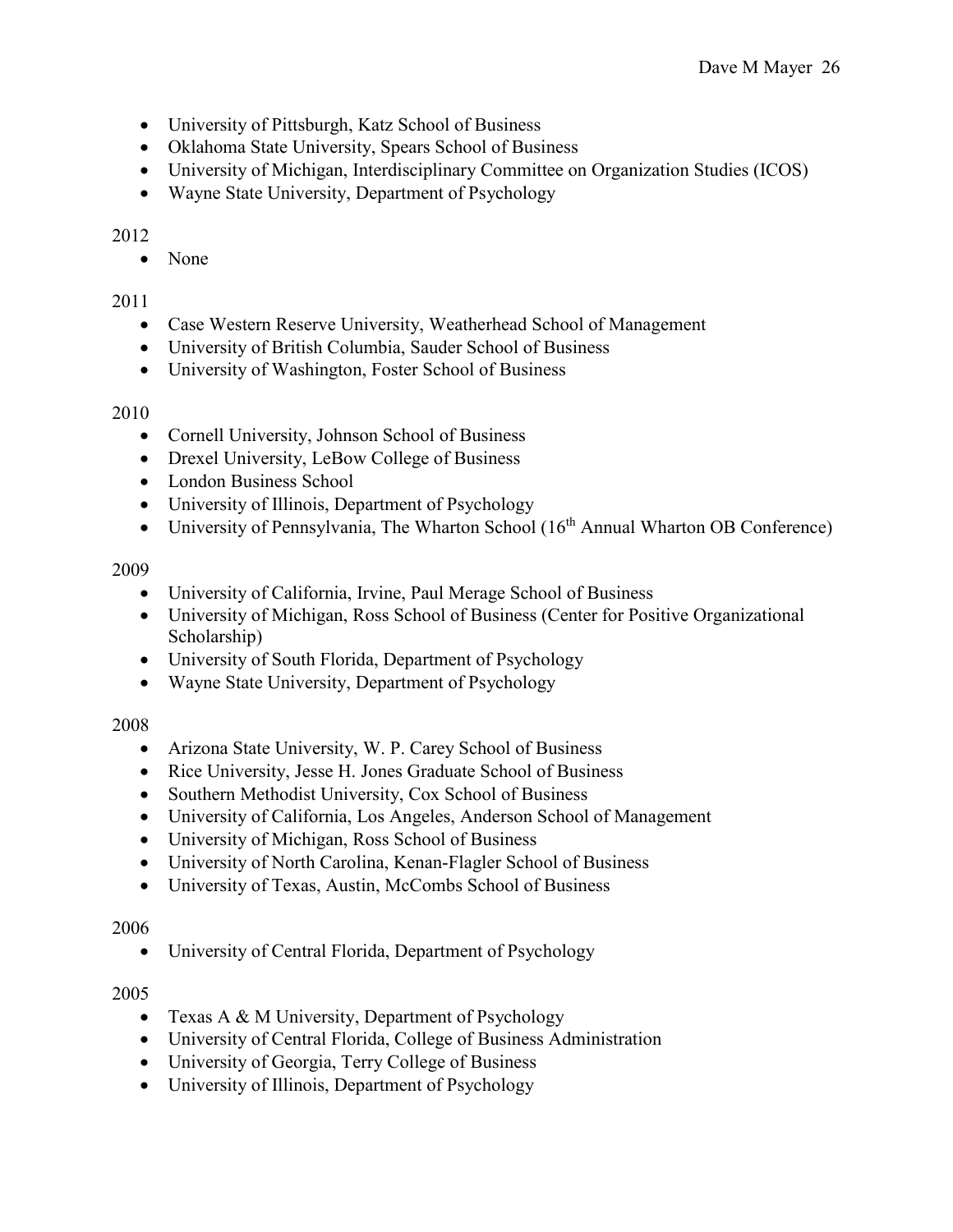## **ACADEMIC AWARD AND HONORS**

- Executive Education Teaching Impact Award (2019)
- Fellow of the American Psychological Association (2017)
- Fellow of the Association for Psychological Science (2017)
- Fellow of the Society for Industrial and Organizational Psychology; Division 14 of the American Psychological Association (2017)
- Article Nominated for 2016 Outstanding Scholarly Publication in Organizational Behavior (2017)
- Society for Industrial & Organizational Psychology Conference Top Poster, *Learning but Not relaxing buffers the job stressors-deviance relationship* (2017)
- Cummings Scholarly Achievement Award for the scholarly achievement of an early-mid career scholar from the Organizational Behavior (OB) Division of the Academy of Management (AoM) (2016)
- Finalist for best article published in Personnel Psychology in 2012 (2015)
- Nominated for the Golden Apple Award which recognizes the most inspirational teacher at the University of Michigan (2014)
- International Society for Justice Research Early Career Contribution Award (2014)
- Nominated for Ross School of Business Teaching Excellence Award (2013)
- The Bank One Corporation Junior Faculty Research Award, Stephen M. Ross School of Business (2011)
- Runner-up for the Human Resources (HR) Division Early Career Achievement Award (2011)
- Runner-up for the SIOP Early Career Achievement Award (2011)
- Social Issues in Management (SIM) Division Best Paper Award finalist, Antecedents and consequences of employee-supervisor agreement on ethical leadership (2009)
- Society for Industrial & Organizational Psychology Conference Top Poster, *Supervisors' abuse of customers: The moderating role of moral obligation* (2009)
- Society for Industrial & Organizational Psychology Conference Top Poster, *Gender diversity and creativity: The moderating role of group LMX* (2009)
- Society for Industrial & Organizational Psychology Conference Top Poster, *Context matters: Examining the contextual influences of shared leadership* (2009)
- Academy of Management Conference Best Paper Proceedings, *When does my relationship with my manager matter most? The moderating role of coworkers' LMX* (2008)
- Society for Industrial & Organizational Psychology Conference Top Poster, *The effects of group-level leader-member exchange on interactional justice perceptions* (2008)
- American Psychological Association Dissertation Research Award recipient (2004)
- Graduate Research Interaction Day third prize winner, University of Maryland, Social Sciences Division (2004)
- Porter and Wherry Awards Nominee, Industrial/Organizational Psychology and Organizational Behavior (IOOB) Graduate Student Conference (2003)
- Graduate Fellowship recipient, University of Maryland (2000-2002)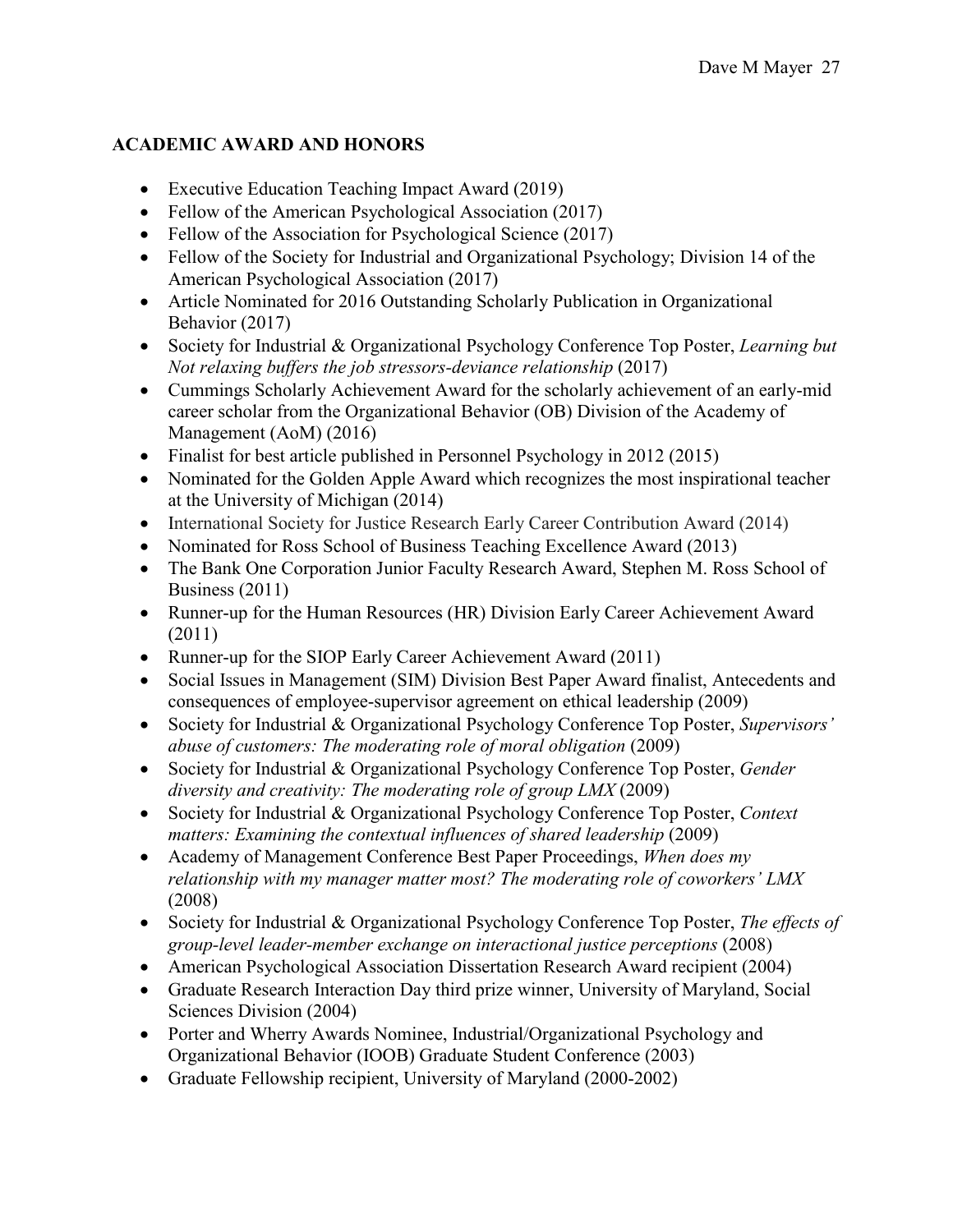#### **GRANTS**

- Mayer, D. M. 2015. *Ethical influence: The role of morality and business case arguments.* University of Michigan, Ross School of Business, Small Grant, \$5,000.
- Mayer, D. M. 2015. *Dirty money: How we think about morally-tainted money*. University of Michigan, Ross School of Business, Small Grant, \$5,000.
- Mayer, D. M. 2013. *Is business an ethical domain?* University of Michigan, Ross School of Business, Small Grant, \$5,000.
- DeRue, S. D., & Mayer, D. M. 2011. *Leaders as ethical role models in organizations.* University of Michigan, Organizational Studies, Barger Leadership Institute Research Grant, \$10,000.
- Mayer, D. M. 2011. *The ethical organizational environment.* University of Michigan, Ross School of Business, Small Grant, \$5,000.
- Mayer, D. M. 2008. *Ethical climate revisited: Validation of a new measure and test of a conceptual model.* University of Central Florida College of Business Administration Summer Grant, \$12,500.
- Mayer, D. M. 2007. *How do organizations communicate the importance of ethics? An examination of antecedents and consequences of ethical climate***.** Page and Johnson Legacy Scholar Grant, \$5,000.
- Mayer, D. M. 2007. *Development of a measure of ethical climate***.** In-house grant program at the University of Central Florida, \$7,500.
- Mayer, D. M., Leslie, L. M., & Kravitz, D. A. 2005. *A meta-analysis of the effects of affirmative action programs (AAPs) on self- and other-stigmatization***.** Society for the Psychological Study of Social Issues (SPSSI) Grants-in-Aid Committee, \$2,000.

#### **MEDIA**

- My research and/or opinions/quotes have appeared in the following news outlets: *Bloomberg, Business Insider, CNBC, Fast Company, Financial Times, Forbes, Fortune, Harvard Business Review, Huffington Post, HR Magazine, LinkedIn, Los Angeles Times, New York Daily News, New York Times, Newsweek, NPR, Psychology Today, Slate, The Atlantic, Wall Street Journal, and The Washington Post*.
- I have appeared on the following podcasts:
	- o For the Love of Work Podcast with Sonia Kang (2020)
	- o ManTalks Podcast with Connor Beaton (2020)

#### **PROFESSIONAL SERVICE**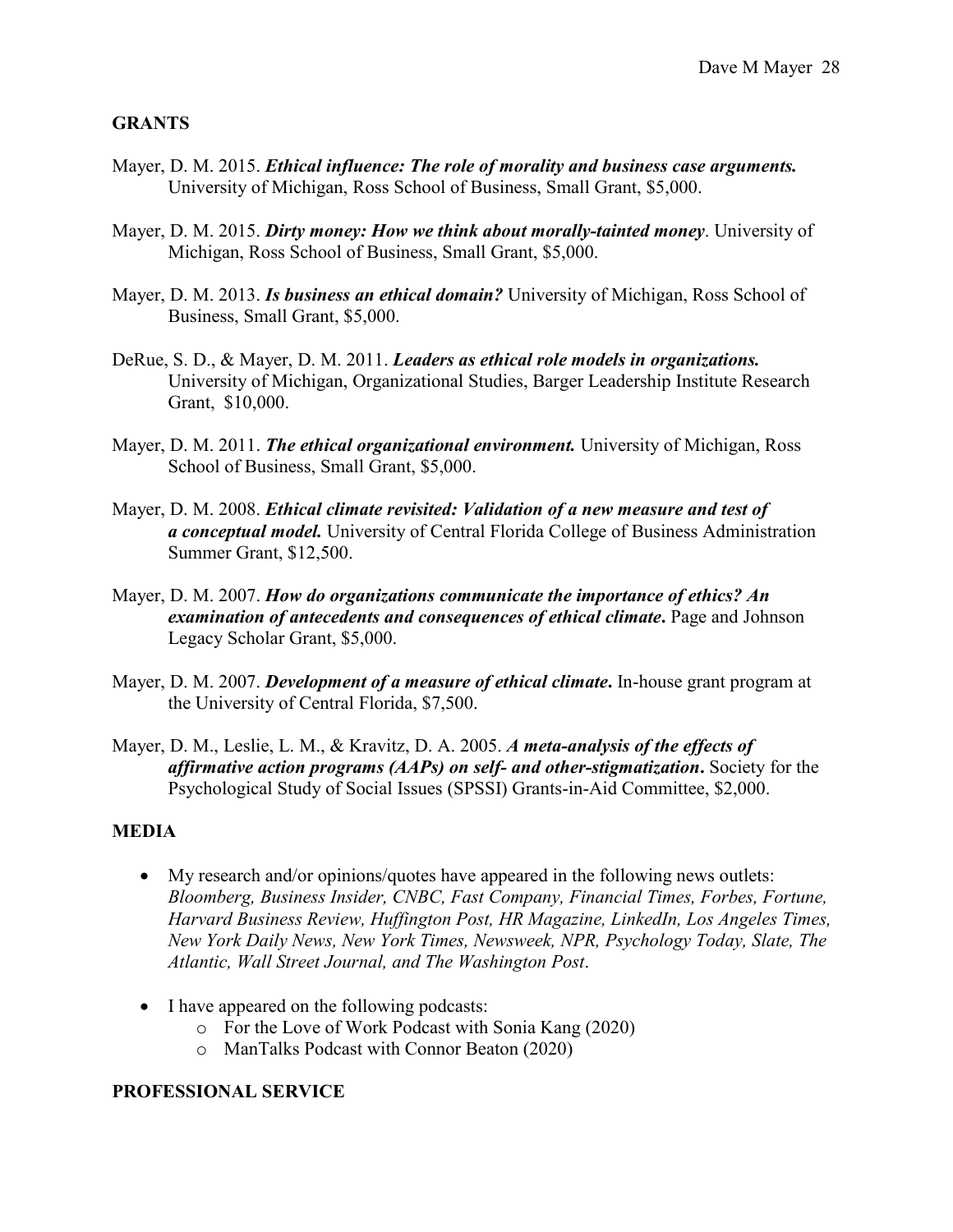#### Service to **the Broader Community**

• Faculty Fellow for the Ethics & Compliance Initiative (2017, 2016)

#### Service to the **Local Community**

- Invited speaker at Shane Battier's Taking Charge retreat (2017, 2015)
- Invited keynote speaker at Leadership Oakland's Breakfast of Champions Series (2012)
- Invited speaker at Ann Arbor City Club (2012)

#### Service at the **University of Michigan**

- Service at the University Level
	- o University of Michigan, Work-Life Conference session with Ethan Kross (2021)
	- o University of Michigan, U-M Club of Washington DC Event with Ethan Kross (2021)
	- o University of Michigan, ISR Insights session with Ethan Kross (2021)
	- o University of Michigan, Ethics, Integrity, and Compliance Committee Invited Speaker (2020)
	- o University of Michigan Medical School, Urology Grand Rounds (2020)
	- o University of Michigan Medical School, Women's Health Division Retreat (2019)
	- o University of Michigan Medical School, Faculty Development Symposium (2019)
	- o University of Michigan Medical School, Paths of Excellence, Retreat Facilitator (2019)
	- o University of Michigan Medical School, , ISR sessionPaths of Excellence, Vision Facilitator (2019)
	- o Member of the Working Group on Faculty and Staff Sexual Misconduct (2018)
	- o Invited speaker for several sessions on influence and thriving for the University of Michigan Facilities and Operations (F&O) (2018)
	- o Invited speaker at the Rudi Ansbacher Women in Leadership Program Workshop (2018, 2016, 2015)
	- o Invited Speaker at University of Michigan Leadership Summit for Women (2018)
	- o Faculty panelist for top women's rowing recruits (2018, 2017)
	- o Speaker on Behavioral Ethics for University Audits (2017)
	- o Facilitator for University of Michigan School of Dentistry Leadership Team Retreat (2016)
	- o Facilitator for University of Michigan Basketball Team Retreat (2016)
	- o Invited speaker for the Michigan Research Community (2015)
	- o Invited speaker for Jewish Communal Leadership Program, School of Social Work (2014)
	- o Discussant at the University Decision Consortium Seminar (2014)
	- o Guest speaker for LAW 588 on whistle blowing (2013)
	- o Invited speaker for Barger Leadership Institute Fellows Program (2013)
	- o Invited speaker at the Telluride Association Summer Program (2012)
	- o Commencement Marshall (2011)
	- o Invited speaker for Undergraduate Research Opportunity Program (2011, 2010)
- Service at the College Level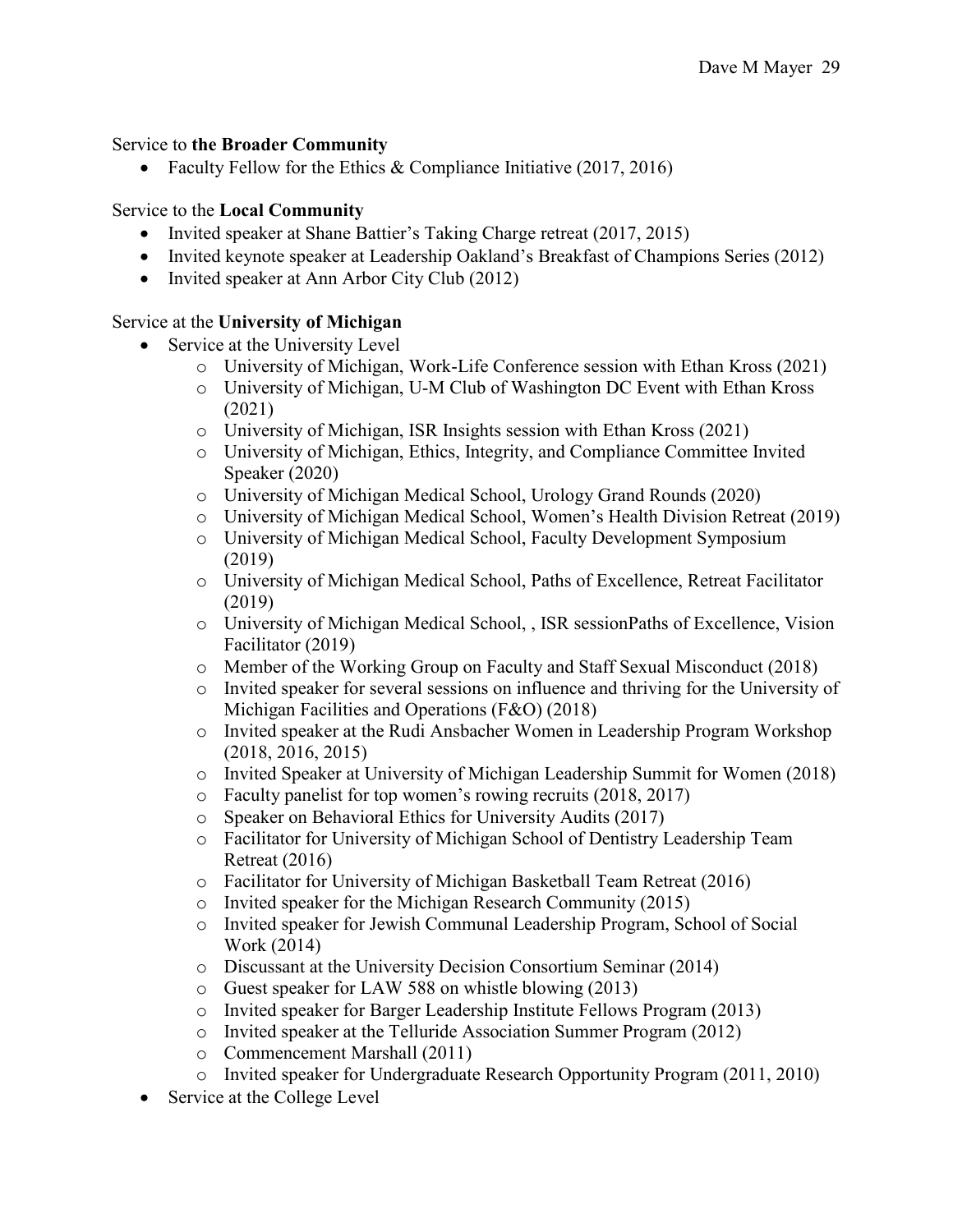- o Invited speaker at the Women in Leadership Conference (2021)
- o Board member for Sanger Leadership Crisis Challenge (2021)
- o Speaker at "Ross 430: Meet the Faculty" (2020)
- o Speaker at FTMBA orientation on Leading a Good Life (2020, 2019)
- o IDO Program Speaker (2019)
- o Facilitator of "Big Picture" for the FTMBA orientation (2019)
- o Community Values Committee Member (2019, 2018, 2017)
- o Invited speaker at the "Go Blue Rendezvous" (2019, 2014, 2012, 2011)
- o Positive Leader in You Staff Workshop Capstone Session Facilitator (2018, 2017, 2016)
- o Faculty Grievance Board Panel Candidates (Internal Hearing Board) (2018)
- o MBA Core Course Coordinator (2018)
- o Invited Speaker at Ross Positive Business Conference (2018, 2014)
- Special Community Values Sub-Committee (2018)
- o Faculty guest at Michigan Business Women luncheon (2018)
- o Speaker for MBA Admissions Interview Day Mock Class (2018)
- o Facilitated MBA Club Leadership Summit (2017)
- o Faculty Council for Undergraduate and Pre-Experience Programs (2017)
- o Presenter at Ross doctoral program Responsible Conduct of Research and Scholarship (RCRS) modules on "plagiarism" and "conflicts of interest" (2017, 2015)
- o "Giving Blueday" Volunteer Fundraiser (2016)
- $\circ$  Co-organizer of the Ross Positive Business Conference Research & Teaching Lead (2015)
- o Michigan Business Women (MBW) Freshmen Event Faculty Panel (2015)
- o Invited speaker at Ross Ph.D. Information Session for Psychology and Sociology Students (2013)
- o Member of Think Tank for the BA 200 class (2013)
- o Reviewer for Michigan State University Master's Program from the Presidents Council of Michigan Academic Affairs (2013)
- o Invited speaker for session entitled, "Maintaining Strong Ethics Despite the Pressure of School and Career," as a part of the Lifestyles Conference at the Ross School of Business (2013)
- o Guest host for Hosmer Research Luncheon series (2013, 2012)
- o Invited speaker and panelist for session entitled, "Finance, Regulation, and Ethics: Lessons from the LIBOR Scandal" (2012)
- o Social Impact Task Force Member (2012)
- o Invited speaker at Ross Chicago Alumni Spring Business Conference (2012)
- o Invited speaker at Hosmer Research Luncheon series (2012, 2010)
- o Ross Leadership Initiative (RLI) Orientation Judge and Facilitator (2012, 2010, 2009)
- o Guest curator for ICOS (2011)
- o Invited speaker at UpClose (2011)
- Service at the MO Area Level
	- o Prelim reader (2022, 2021, 2020, 2019, 2018, 2017, 2015, 2014, 2013)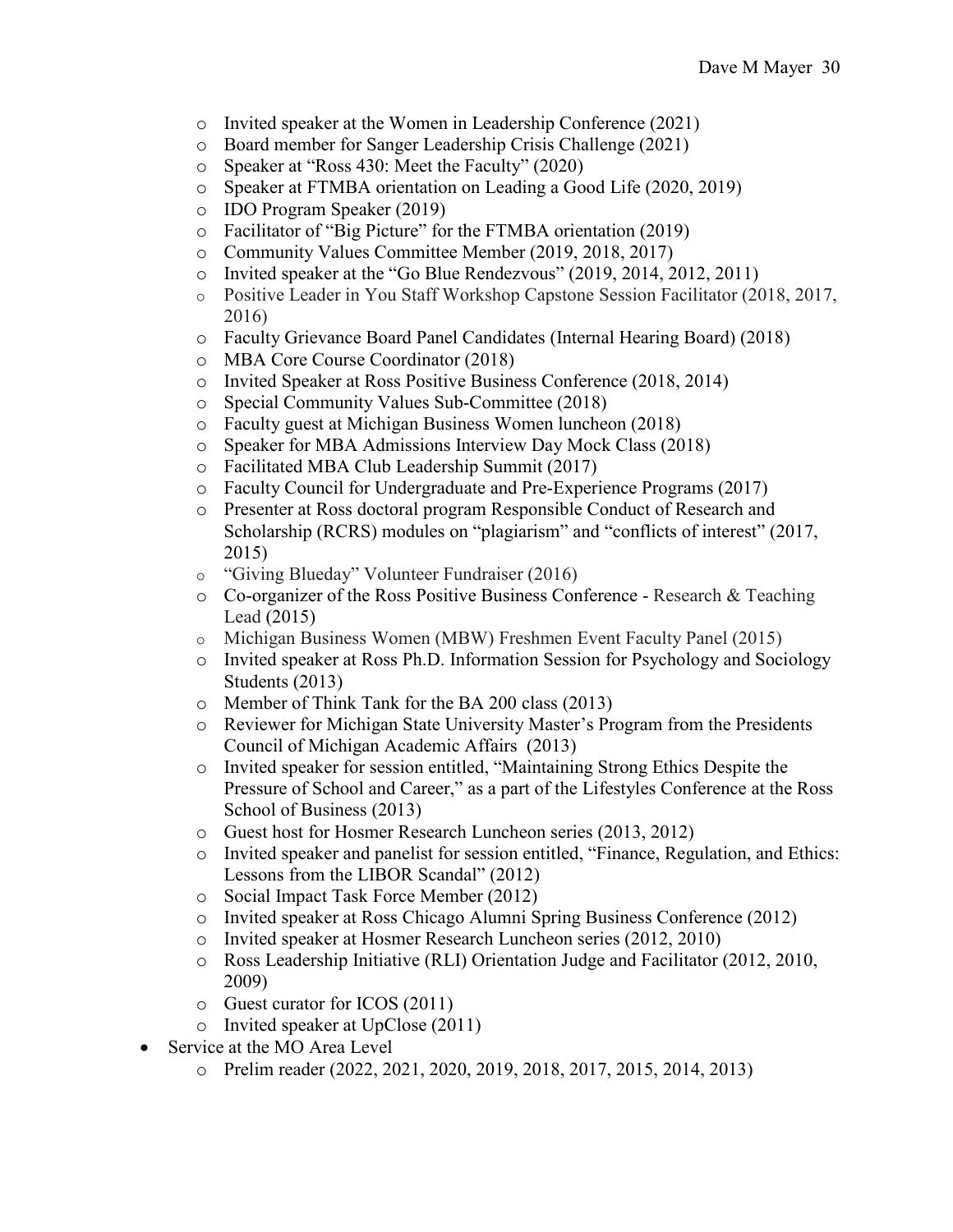- o Doctoral student selection committee (2022, 2021, 2020 (chair), 2019, 2017, 2016, 2015, 2014)
- o Doctoral Deep Dive (3D) Task Force (2021-2022)
- o MO Seminar coordinator (2021)
- o Mentor for Junior Faculty Member Charlie Case (2021, 2020)
- o LEO continuing review committee (2020, 2018)
- o Retreat Planning Committee (2021, 2018 (chair), 2014)
- o Mentor for Junior Faculty member Julia Lee (2019, 2017)
- o MO faculty search committee (2018 (chair), 2011)
- o Co-Chair of Post-doc Selection Committee (2018)
- o Doctoral program coordinator (2017, 2016, 2015, 2014)
- o Undergraduate subject pool coordinator (2017, 2016, 2015, 2014, 2013, 2012, 2011, 2010, 2009)
- o Speaker at MO brown bag (2021, 2017, 2015, 2012, 2011, 2010)
- o Speaker at MO doctoral students shake 'n bake (2021, 2015, 2012)
- o MO fun committee (2013, 2012, 2011)
- o MO vision task force (2011)
- o Taught MO 900 class on experiments (2011, 2010)
- o Undergraduate elective task force member (2010)
- Service for the Center for Positive Organizations
	- o Co-organizer of POS Research Conference (2022, 2013)
	- o Core faculty member (2021, 2020, 2019, 2018, 2017, 2016, 2015, 2014, 2013, 2012, 2011, 2010)
	- o Poslinks host (2020, 2021)
	- o Research Director (2019)
	- o Content Curator for Virtues, Ethics and Prosocial Behavior track of the POS Research Conference (2019, 2015)
	- o Guest speaker in Magnify class on team flourishing (2018)
	- o Member of research sub-committee (2015, 2014, 2013, 2012)
	- o Faculty Co-director (2015, 2014)
	- o Lunch and Learn Speaker for Summer Fellows (2014, 2013)
	- o Co-organizer of POS Gathering at AoM Conference (2012)
	- o Presenter for POS Summer Fellows Program (2012)
	- o Co-organizer of the poslinks speaker series in winter term (2010)

#### Service at the **University of Central Florida**

- Service at the University Level
	- o Academic integrity task force (2008)
- Service at the College Level
	- o Secretary of College of Business (2005)
- Service at the Department Level
	- o Library representative for Management Department (2009, 2008, 2007, 2006, 2005)
	- o Management Department major revision committee member (2008)
	- o MPRC representative substitute for Management Department (2008)
	- o Lecturer search committee member (2008)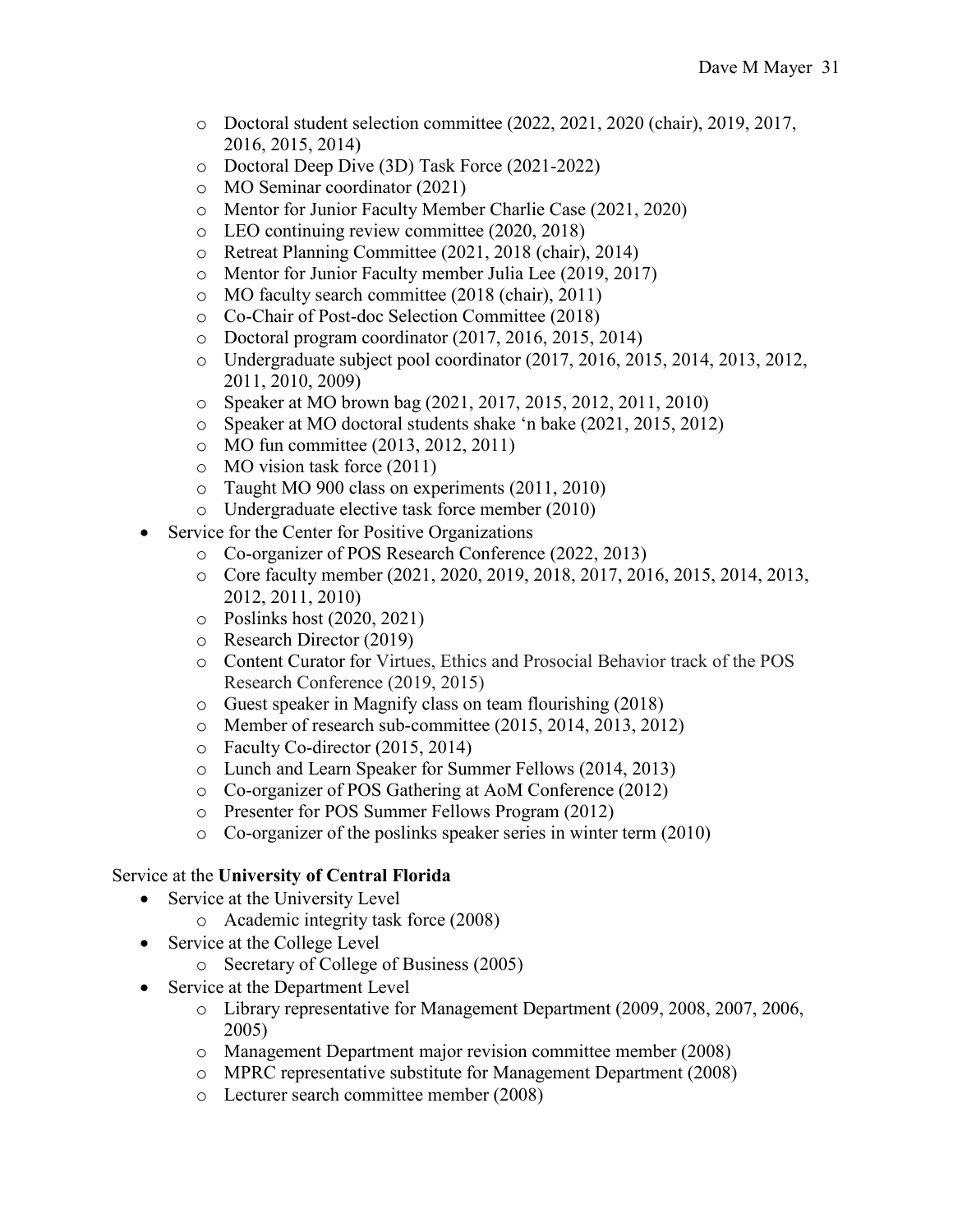- o DPRC representative for Management Department (2008)
- o Teaching committee representative from Management Department (2008, 2007, 2006)
- o Management Department chair reappointment committee member (2007)
- o Instructor search committee member (2006)

#### Service within the **Academy of Management**

- *Overall Academy of Management*
	- o Panelist in the New Student Doctoral Consortium (2012)
- *Conflict Management Division* 
	- o Presenter in "The Antecedents, Management, and Implications of Unethical Behavior at Work" (2013)
	- o Conference Reviewer (2010, 2009, 2008, 2005)
- *Human Resources Division* 
	- o Presenter in HR Division Junior Faculty Consortium (2011)
	- o Conference Reviewer (2008, 2006, 2005)
	- o Junior Faculty Consortium Attendee (2005)
- *Organizational Behavior Division*
	- o Conference Reviewer (2021, 2018, 2012, 2011, 2010, 2009, 2008, 2007, 2006, 2005, 2004)
	- o Presenter in "Paving a Path for Behavioral Ethics Research: A Pecha Kucha Springboard and Networking Session" PDW (2021, 2017, 2016)
	- o Presenter in Junior Faculty Consortium (2018)
	- o Cummings Scholarly Achievement Award committee (2017)
	- o OB Division's Best Paper Award Committee (2017, 2016, 2014, 2012)
	- o Presenter in "Mentoring Graduate Students: Tips, Best Practices, and Life-Changing Stories from the Experts" PDW (2016)
	- o Presenter in OB Doctoral Consortium (2016, 2015, 2014, 2009)
	- o Co-organizer of "Fatherhood in the Academy: Research Insights and Practical Strategies for Managing Work and Life" PDW (2015)
	- o OB Division's Most Innovative Student Paper Award Committee (2015, 2011)
	- o Scientific Affairs Committee (2013, 2012, 2011, 2010, 2009, 2008, 2007, 2006)
		- Chair (2012, 2011, 2010)
		- Organizer of "Halfway There, But Now What? Career Advice for Predissertation Doctoral Students" PDW (2010, 2009)
		- Member (2009, 2008, 2007, 2006)
		- Contributor to "Help, I'm Stuck": Organizational Behavior Research Incubator" PDW (2009)
		- Chair of member survey sub-committee (2008)
	- o Presenter in "Bringing Organizational Context Back into Behavioral Ethics Research" PDW (2012)
	- o Presenter in "The Productivity Process: Research Tips and Strategies from Prolific Junior Faculty" PDW (2010)
	- o Junior Faculty Consortium Attendee (2006)
	- o Doctoral Consortium Attendee (2004)
- *Social Issues in Management Division*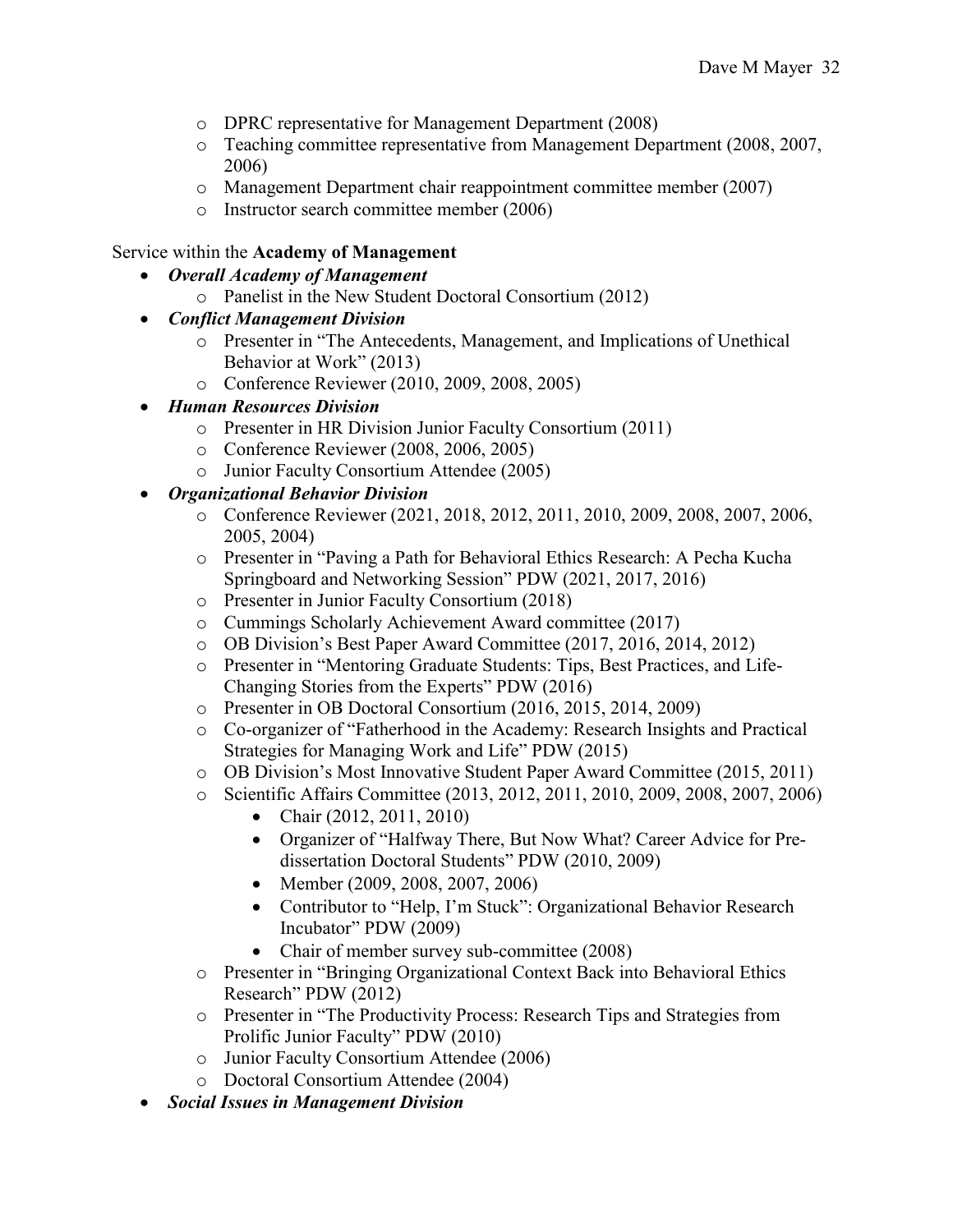- o Conference Reviewer (2012, 2011, 2010, 2009)
- *Management and Organizational Cognition Division*
	- o Job Market Realities Diamonds in the Rough PDW (2020)
	- o Presenter in "Reviewing in the Rough: A Professional Development Workshop for Doctoral Students" PDW (2015, 2014, 2012, 2011)
- *Network of Leadership Scholars*
	- o Alvah Chapman Leadership Dissertation Award Committee (2013)

#### Service within the **American Psychological Association**

- **Society for Personality and Social Psychology (Division 8)**
	- o Justice and Morality Preconference Co-Organizer (2014, 2013, 2012)
- **Society for the Psychological Study of Social Issues (Division 9)**
	- o Conference Reviewer (2010, 2006)
	- o Junior Scholars Committee Member (2008, 2007, 2006, 2005, 2004)

### • **Society for Industrial and Organizational Psychology (Division 14)**

- o Conference Reviewer (2013, 2012, 2011, 2010, 2009, 2008, 2007, 2006, 2005)
- o SIOP Owens Scholarly Achievement Award Committee (2011, 2010, 2009)
- o SIOP APA Program Committee Chair (2010) and Vice Chair (2009)
- o SIOP Graduate Student Scholarship Committee (2010, 2009)
- o SIOP APA Program Reviewer (2009)
- o Junior Faculty Consortium Attendee (2006)
- o Doctoral Consortium Attendee (2004)

### Service within the **International Society for Justice Research (ISJR)**

• Early Career Award Committee (2015)

#### Service within the **Southern Management Association**

- Ethics/Social Issues/Diversity Track Chair for (2009) Annual Conference
- Conference Reviewer (2006)

### Service within the **European Academy of Management (EURAM)**

• Conference Reviewer (2008)

### **EDITOR**

• *Academy of Management Journal,* Associate Editor, 2014-2016

### **GUEST EDITOR**

• *Business Ethics Quarterly* special issue, "Interdisciplinary approach to behavioral ethics" (2010)

### **EDITORIAL BOARDS**

• *Academy of Management Journal***,** 2009-2013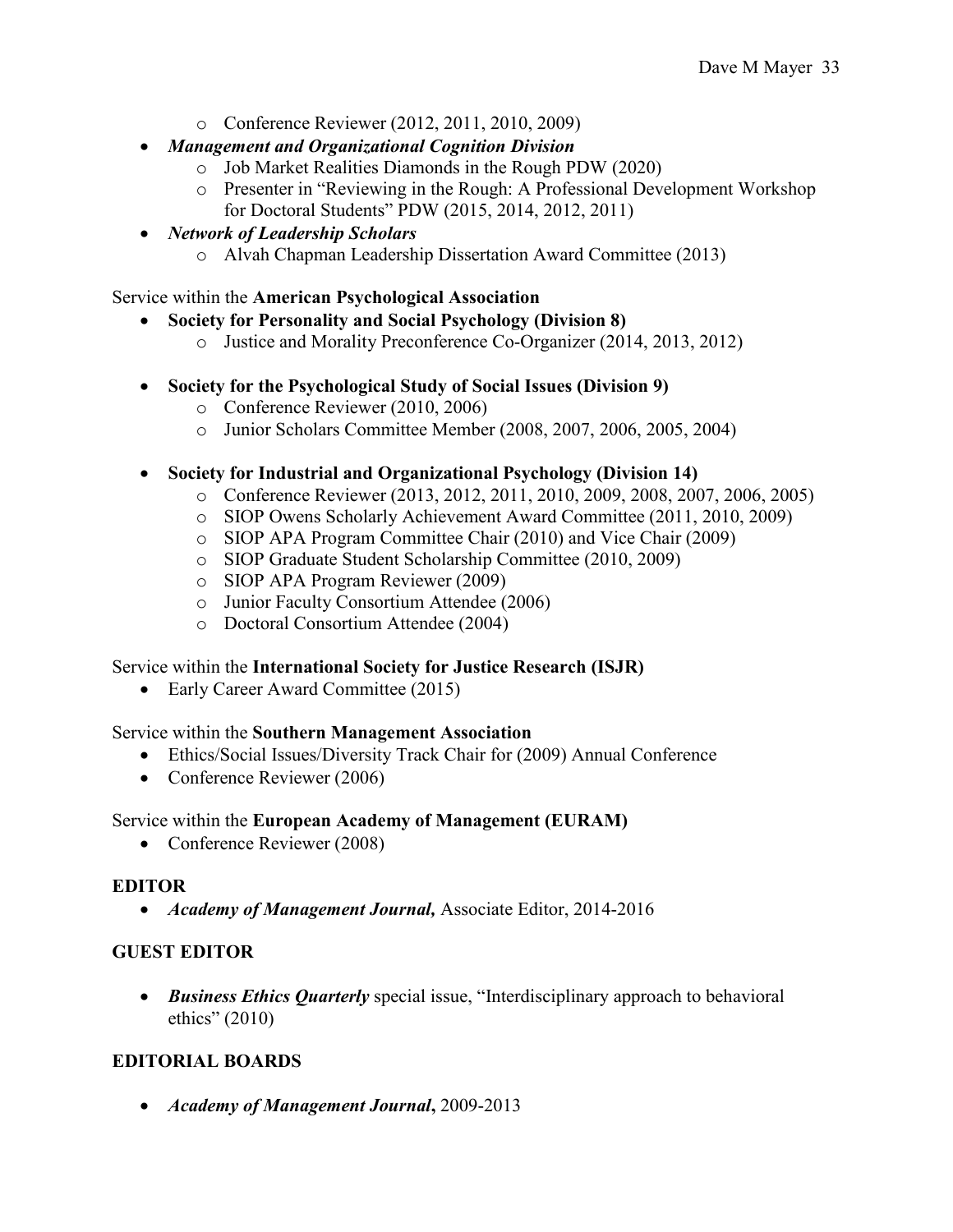- *Business Ethics Quarterly,* 2011-2013
- *Journal of Applied Psychology***,** 2009-2013
- *Journal of Business and Psychology***,** 2009-2013
- *Journal of Management***,** 2008-2013
- *Journal of Organizational Moral Psychology,* 2009-2013
- *Organizational Behavior and Human Decision Processes,* 2010-2013
- *Organizational Psychology Review,* 2009-2013
- *Personnel Psychology,* 2010-2013

### **AD HOC REVIEWING**

- *British Journal of Management***,** 2008-present
- *California Management Review***,** 2011-present
- *European Journal of Work and Organizational Psychology,* 2007-present
- *Group and Organization Management,* 2007-present
- *Human Relations, 2008-present*
- *Human Resource Management,* 2007-present
- *Human Resource Management Review***,** 2006-present
- *International Journal of Conflict Management,* 2006-present
- *International Journal of Service Industry Management***,** 2006-present
- *Journal of Applied Social Psychology***,** 2006-present
- *Journal of Business Ethics***,** 2008-present
- *Journal of Managerial Psychology***,** 2007-present
- *Journal of Management Studies***,** 2009-present
- *Journal of Organizational Behavior***,** 2010-present
- *Journal of Personnel Psychology***,** 2009-present
- *Management and Organization Review***,** 2011-present
- *Organization Science,* 2011-present
- *Research Grant Council (RGC) of Hong Kong,* 2013-present
- *The Leadership Quarterly,* 2012-present
- *University of Leuven Research Council Grant Application*

### **STUDENTS SUPERVISED**

### Students supervised at the **University of Michigan**

- Doctoral
	- o Advisor (first- or second-year)
		- **Karl Larsen (2020, 2019)**
		- Alaina Segura (2018)
		- Katherine Bae (2017)
		- Eun Bit Hwang  $(2016)$
		- Ashley Hardin (2014)
		- $\blacksquare$  Madeline Ong (2014, 2011)
		- $\blacksquare$  Chen Zhang (2014)
		- Lindsey Cameron (2013)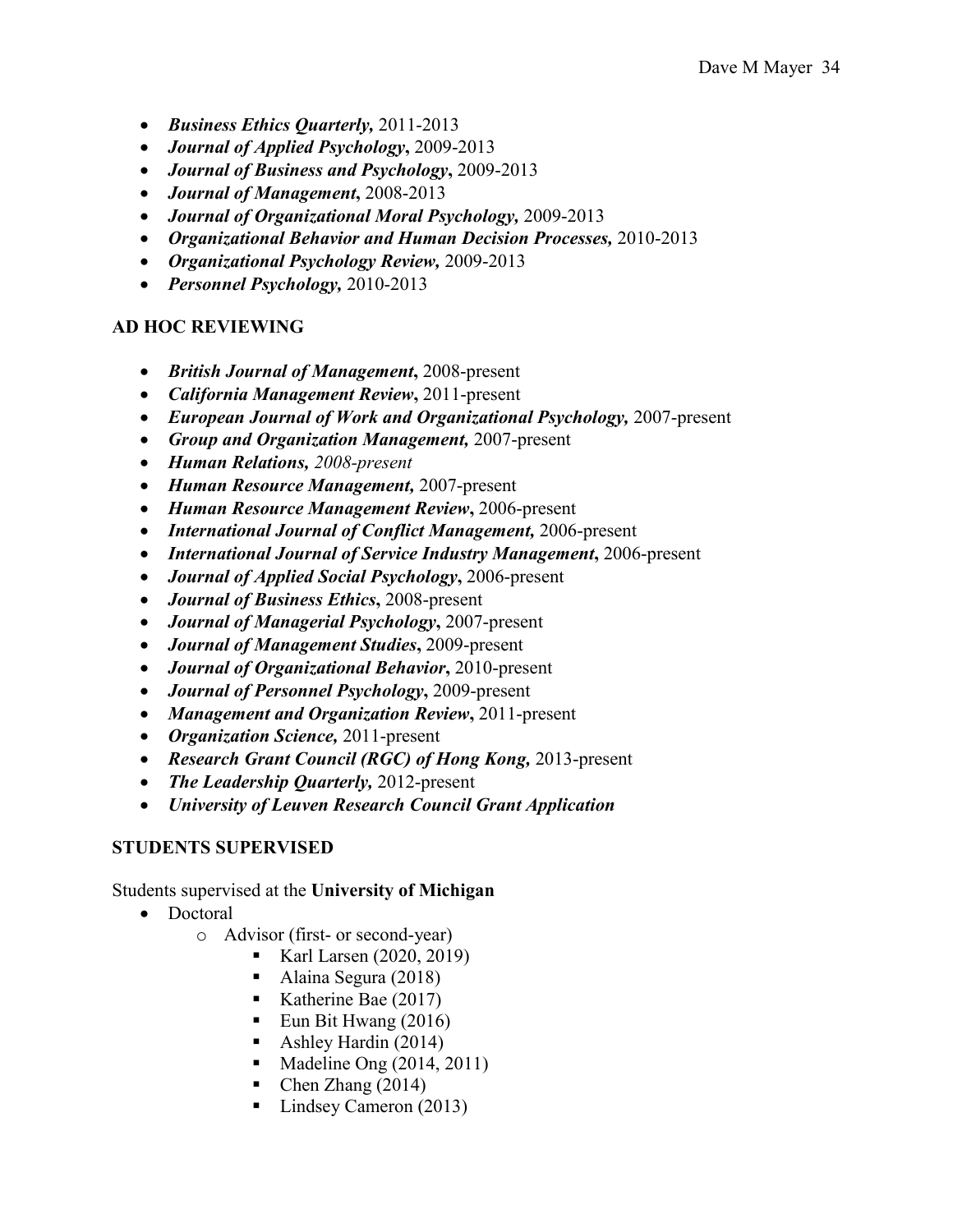- Samir Nurmohamed (2012, 2011, 2010, 2009)
- $\blacksquare$  Matt Karlesky (2010)
- Jeff Bednar (2010, 2009)
- o IERP Committee Member
	- Karl Larsen (2020)
	- Chen Zhang (2015)
	- Madeline Ong (2013)
	- $\blacksquare$  Matt Karlesky (2011)
	- Kristina Workman (2011)
- o Dissertation Committee Member
	- Martha Berg (psychology, 2021)
	- Steve Shaw (marketing, 2021)
	- Ed Shardlow (management, 2021, University of Texas)
	- Kathrina Robotham (psychology, 2020)
	- Rebecca Chae (marketing, 2019)
	- Tiffany Vu (marketing, 2017)
	- Chen Zhang (management and organizations, 2017)
	- Linda Hagen (marketing, 2016)
	- Daniel Porter (psychology, 2016)
	- Christine Kang (marketing, 2015)
	- Walter Sowden (psychology, 2015)
	- Sisi Chen (education, 2014)
	- Dana Kabat (psychology, 2012)
	- Lisa Marchiondo (psychology, 2012)
	- Ashley Bowers (survey methodology, 2011)
- o Dissertation Chair
	- Kat Bae (chair; graduation expected in 2022)
	- Madeline Ong (chair; graduated in 2016)
	- Kristina Workman (co-chair with Jane Dutton; graduated in 2014)
	- Jeff Bednar (co-chair with Jane Dutton; graduated in 2013)
	- Samir Nurmohamed (chair; graduated in 2013)
- Undergraduate (Co-Director of LEAD)
	- o Supervised over 20 undergraduate students in organizational studies (2013, 2012, 2011, 2010)
	- o Undergraduate honors thesis advisor at the University of Michigan<br>Caroline Canning (organizational studies 2013)
		- Caroline Canning (organizational studies, 2013)
		- Yourui Yeo (organizational studies, 2013)

### Students supervised at the **University of Central Florida**

- Doctoral
	- o Director of Social Justice in Organizations (SJO) Research Group
	- o First Year Paper Committee Member
		- James Caldwell (Advisor)
		- Rebecca Greenbaum (Advisor)
		- Manuela Priesemuth (Advisor)